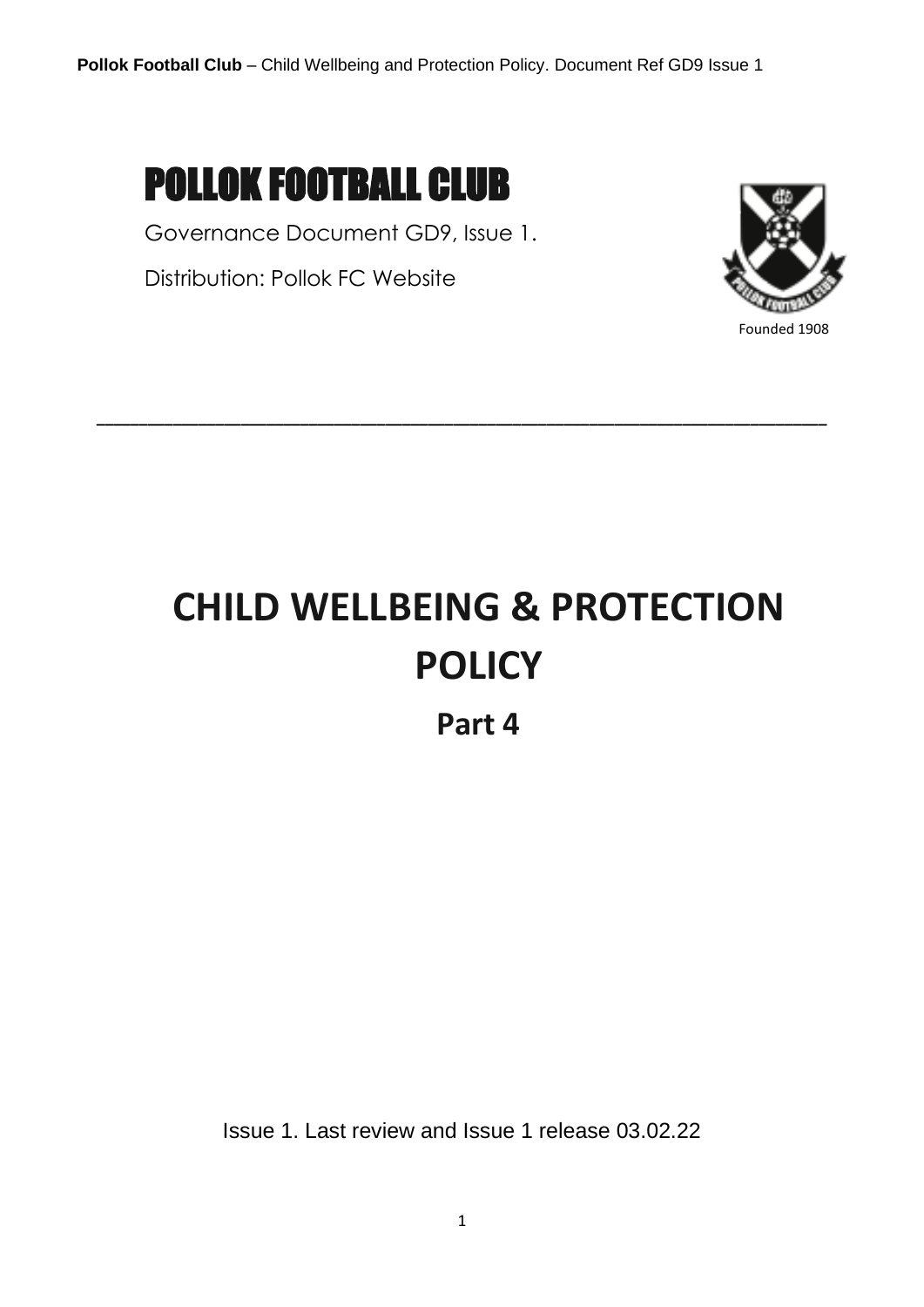# **PART 4 – PROCEDURES**

#### **CONTENTS**

| <b>Appointment and Selection</b> | - Page 2  |
|----------------------------------|-----------|
| <b>Responding to Concerns</b>    | - Page 6  |
| <b>Case Review</b>               | - Page 19 |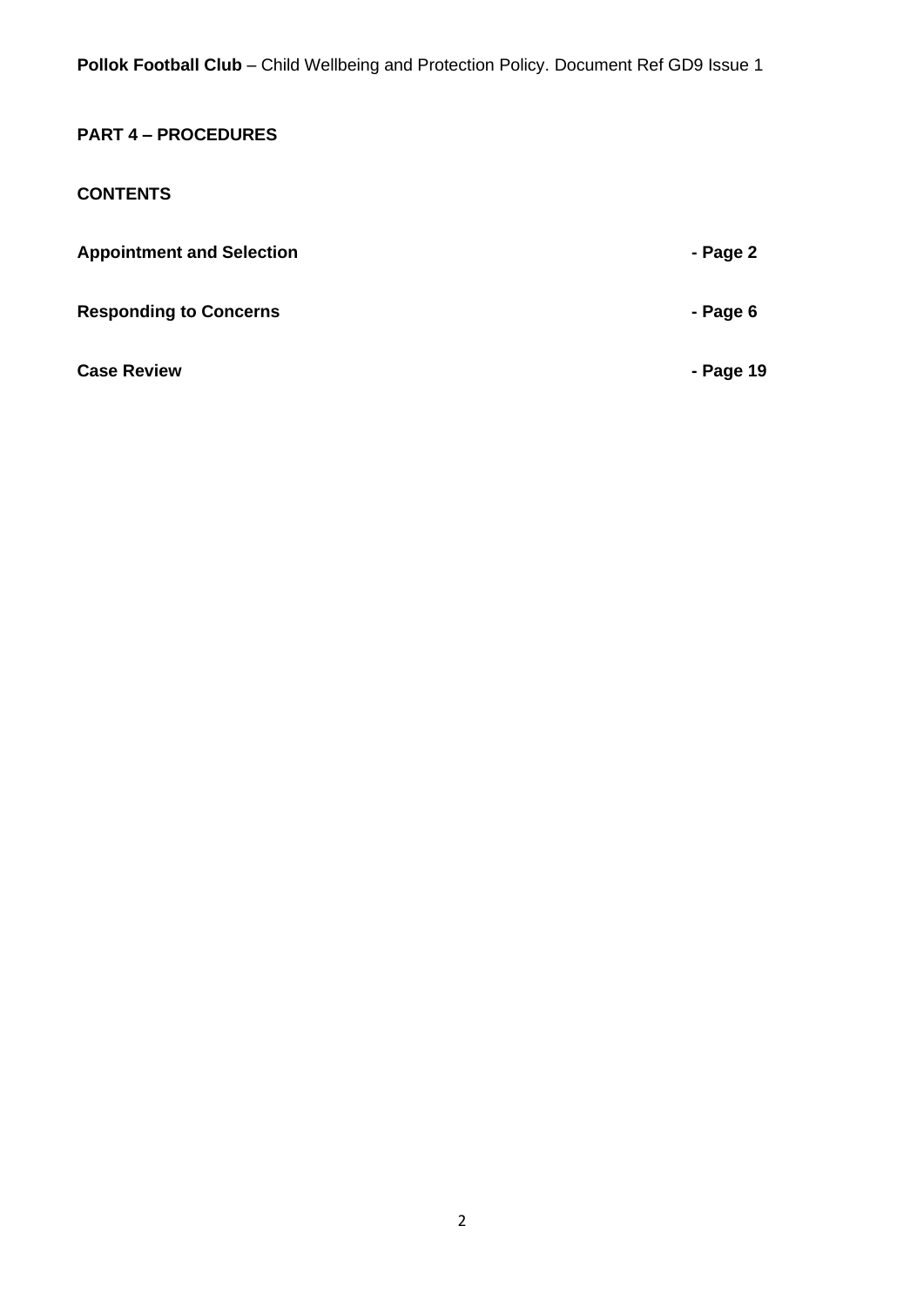#### **APPOINTMENT AND SELECTION PROCEDURE**

The Club will take all reasonable steps to ensure that its staff and volunteers who are working with children and/or young people in football, have been recruited appropriately and that the individuals work in a way that reflect the Wellbeing and Protection Values – Inclusive, Approachable, Empowering and Accountable.

As part of this process, we aim to select the best possible candidate for the role. For those working in a role which is regulated work with children and young people, the Club will fulfil its legal duty under the Protection of Vulnerable Groups (Scotland) Act 2007 to ensure that individuals who are barred from regulated work with children are not engaged (either paid or unpaid) in regulated work with children and young people within the club.

The following procedure will be completed for all staff and volunteers who will be working in a role which requires them to be in contact with children and young people.

#### **1. Pre-application Information**

Individuals who are applying for a position with the Club will be provided with pre-application information for the positions available and will include:

- A role description outlining the roles and responsibilities of the position
- A person specification, stating qualifications or experience of working with children required
- An application form

#### **2. Application Form**

Applicants will be requested to complete an application form. The purpose of the application form is to obtain relevant details for the position and referee contact details.

#### **3. Review Applications and Interviews / Recruitment Conversations**

The Club will review application forms and consider which applicants to take forward. Successful applicants will be invited to a recruitment conversation, which may take the form of an interview. Interviews or recruitment conversations will then be carried out.

#### **4. Offer of Position**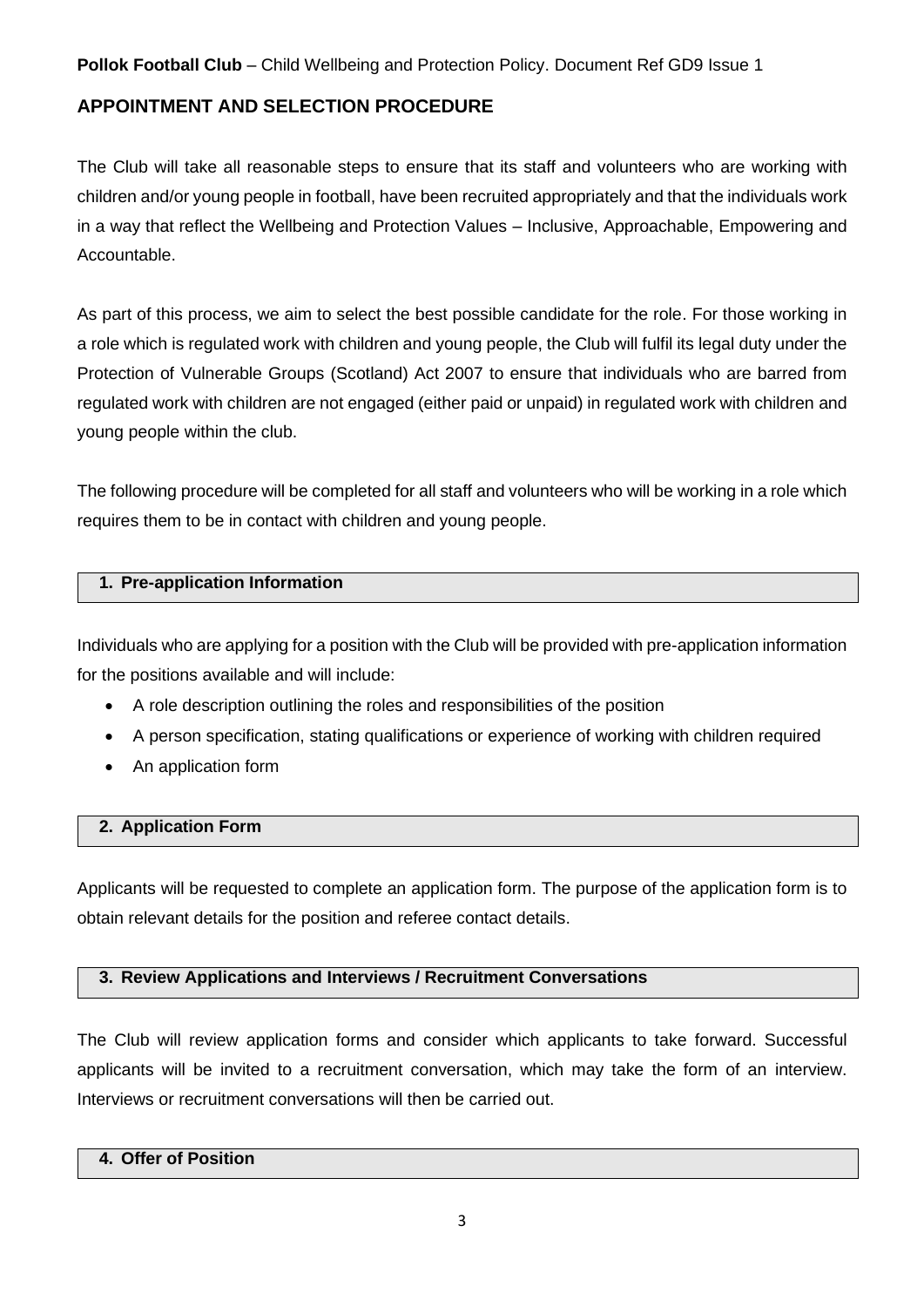Once a decision has been made to offer appointment, the applicant will be notified either in writing or verbally. The applicant will be given details of the position, any special requirements and any obligations e.g. agreement to the Child Wellbeing and Protection Policy, a probationary period and responsibilities of the role.

The applicant will be sent a Basic Disclosure form to complete and return, unless the role involves regulated work with the Club in which case they will require to be a member of the PVG Scheme.

#### *Regulated work with Children*

If the role involves regulated work with children and/or young people a PVG Scheme Membership form and self-declaration form will be sent out for the successful applicant to complete and return for processing.

It is recommended that the offer is formally accepted and agreed to in writing e.g. by the individual signing and dating their agreement on the offer letter and returning it to the Club. The applicant's appointment will only be confirmed when:

- Two references have been received, checked and accepted;
- Self-declaration form has been returned and approved; and
- PVG Scheme Record/Scheme Record Update has been received and accepted.

#### **5. References**

References will be sought for all staff and volunteers who, by virtue of their role, will be working with children and/or young people within the Club.

Two references will always be requested and thoroughly checked. Where possible, at least one of these references will be from an employer or a voluntary organisation where the position required working with children and/or young people. References from relatives will not be accepted. If the applicant has no experience of working with children or young people, specific training requirements may be agreed before their appointment commences.

#### **6. Membership of the PVG Scheme**

The Club must be registered with Disclosure Scotland or Volunteer Scotland Disclosure Services. All staff and/or volunteers carrying out regulated work with children and young people within the club must be a member of the PVG Scheme for regulated work with children.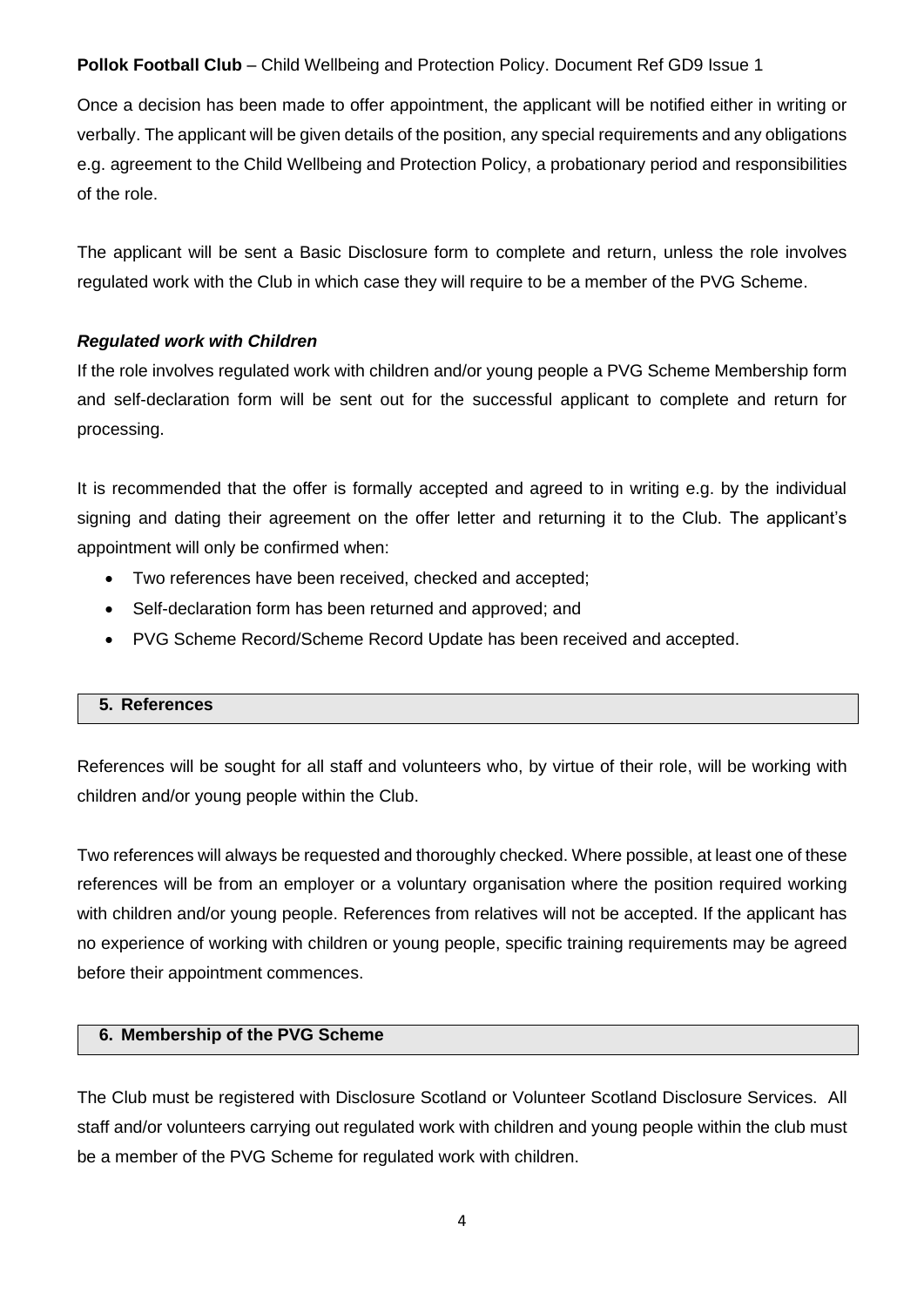#### *Suitability for position*

Should the Club receive any information via the self-declaration form and/or PVG scheme record that needs risk assessed, this will be carried out by the Club's Safeguarding Panel.

The Safeguarding Panel will consist of at least three members from the Club, including the Child Wellbeing and Protection Officer, the President and the Vice President. This risk assessment considers any criminal conviction(s) or other information that would be considered relevant to the role. The decision of the Safeguarding Panel is by majority. The outcome of the decision with the Safeguarding Panel then contributes to the final decision of the applicant's appointment as mentioned at point 4 above.

#### *Overseas Applicants*

Applicants from overseas being appointed to regulated work with children and/or young people within the club are required to join the PVG Scheme. If the applicant is applying for a position of employment they must prove their 'right to work' in the UK and be asked to provide a police check from their relevant country where possible. For further information see [https://www.gov.uk/government/publications/criminal-records-checks-for-overseas-applicants.](https://www.gov.uk/government/publications/criminal-records-checks-for-overseas-applicants)

Where this is not possible, or in addition to the police check, the following information, where relevant to the position, will be requested:

- A statement from the governing body in the country of origin of the applicant and/or the country from which they are transferring in regard to their participation and suitability for the position.
- A statement from the international federation of the sport in regard to their participation and suitability for the position.

#### **7. Induction and Training**

Staff and volunteers will receive an induction. This process should include clarification of the expectations, roles and responsibilities of the position and identify any training needs.

Newly appointed staff and volunteers should complete recommended training over an agreed period. This training will include an introduction to Child Wellbeing and Protection Policy. Further training, where the role works directly with children and young people, is then provided.

#### **8. Probation**

Newly appointed members of staff will complete an agreed period of probation.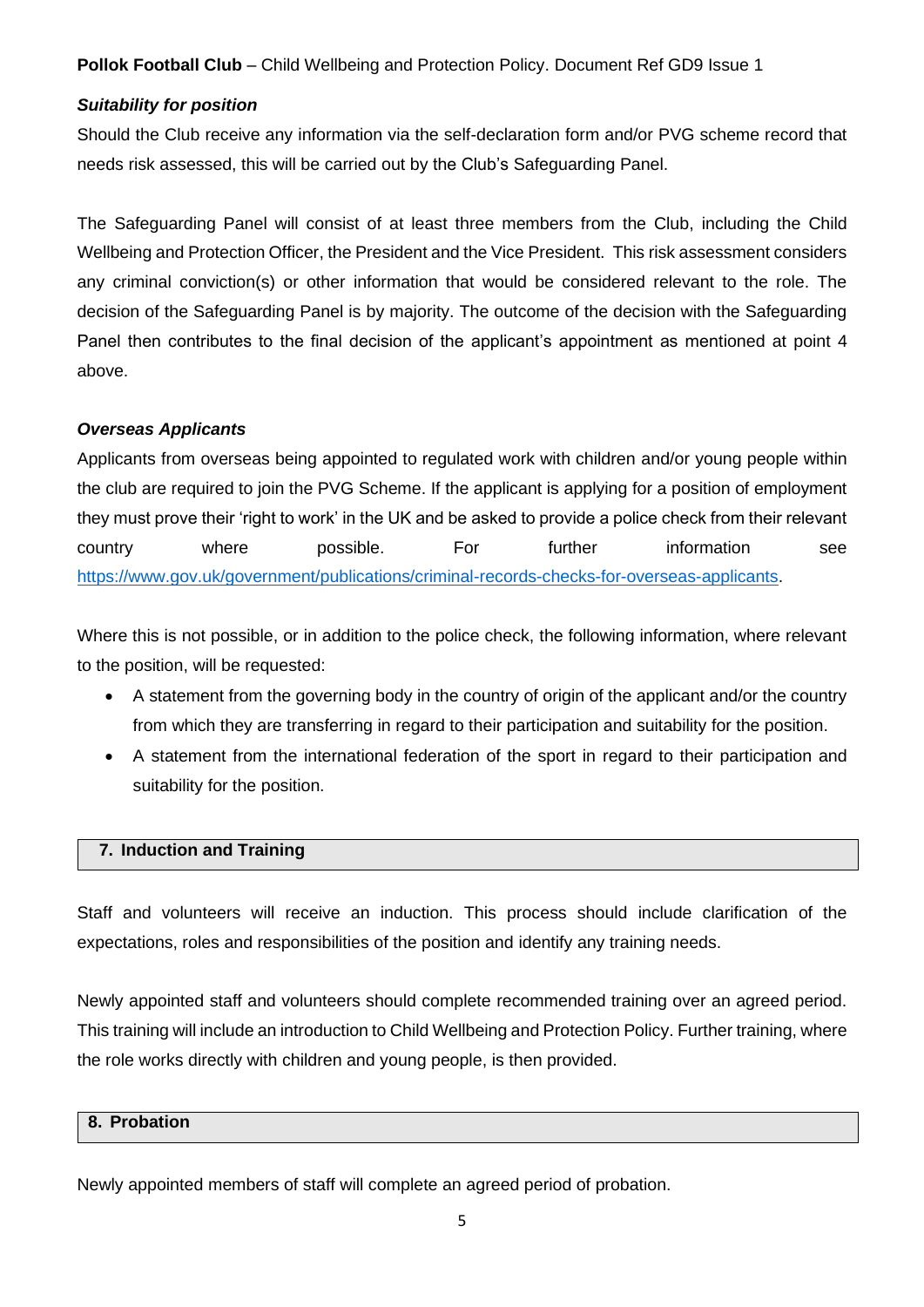#### **9. Review of ongoing suitability**

All members of staff and volunteers will have a performance review on a regular basis. Performances reviews should include an evaluation of progress and identification of training needs.

All individuals in regulated work for the Club will require to complete a self-declaration form on an annual basis and apply for a Scheme Record Update every three years. This ensures we are continually risk assessing members of staff and volunteers to keep children safe.

#### **10. New vetting information**

If new vetting information becomes available through a self-declaration form or PVG scheme record updates, this is will be considered through a risk assessment by the Club's Safeguarding Panel. Should any risk be identified, it will then be necessary to follow Responding to Concerns Procedure.

#### **11. Consideration for Children's List or Barred Individuals**

If Disclosure Scotland notify the Club that a member of staff or volunteer is being considered for listing, that individual will be suspended as a precaution, until the outcome of the case is determined. Suspension is not a form of disciplinary action and does not involve pre-judgment. In all cases of suspension, the best interests of the child will be the primary consideration.

If Disclosure Scotland inform the club that an individual is barred, that member of staff or volunteer will be removed from regulated work with children and/or young people immediately in line with the Protection of Vulnerable Groups (Scotland) Act 2007 section 5 duties for organisations.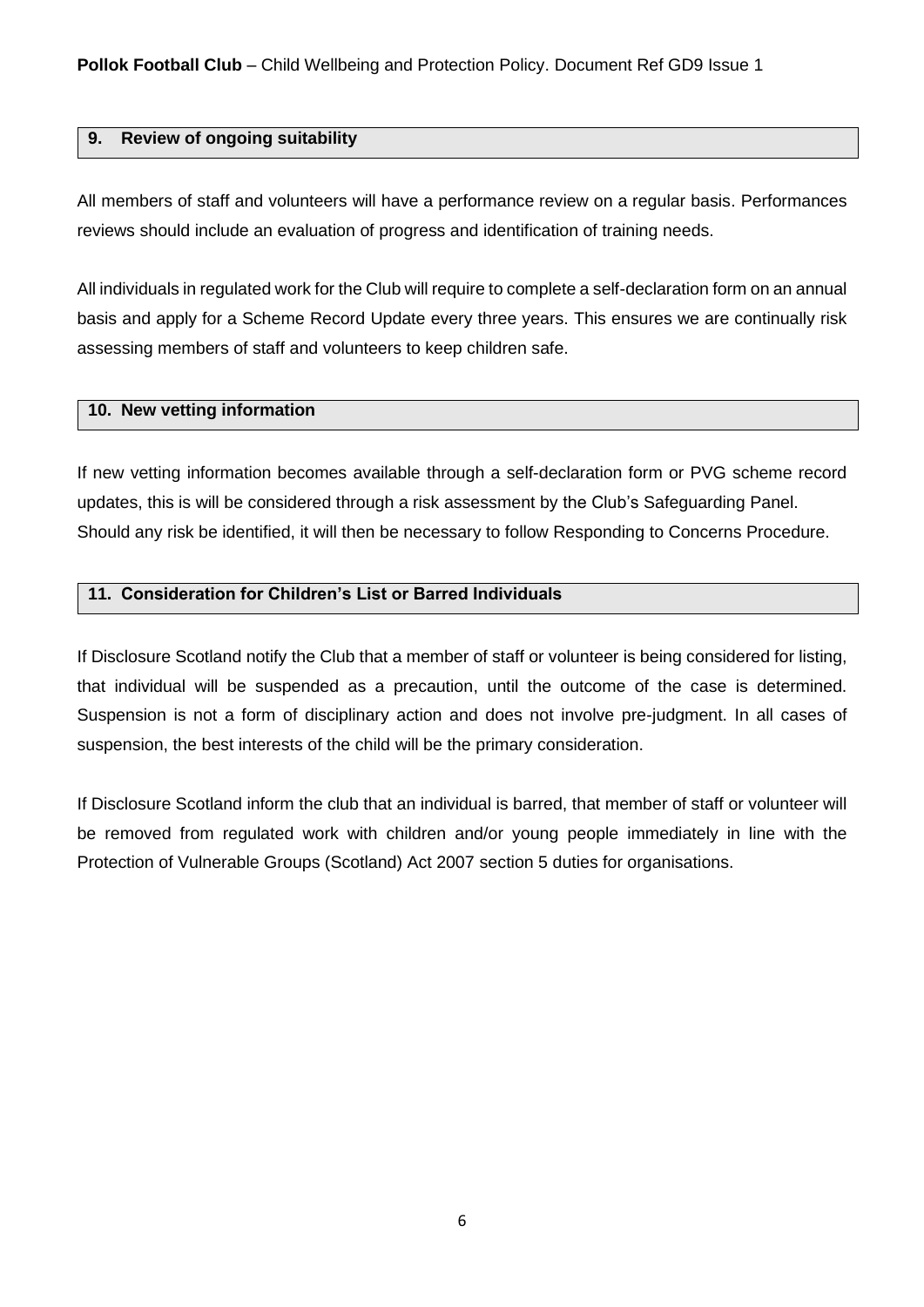#### **RESPONDING TO CONCERNS PROCEDURE**



In all cases where there are concerns about a child or young person and/or the conduct of an adult which affects, or may affect, a child or young person, the best interests and wellbeing of the child or young person will be the paramount consideration.

The purpose of this Procedure is to safeguard and protect children and young people involved in Scottish football and to respond appropriately to any concerns ensuring they are dealt with in a timely, appropriate and proportionate manner. Following set of published procedures when dealing with concerns helps:

- To avoid those receiving information from engaging in subjective judgments
- Reassure those who report concerns that an appropriate course of action will ensue
- Support those charged with managing concerns by providing them with a step-by-step process to follow
- Safeguard the rights of those against whom complaints or allegations have been made

No staff or volunteer in receipt of information that causes concern about a child or young person or the conduct of an adult shall keep that information to themselves, or attempt to deal with the matter on their own. Instead in all cases the following procedure **must** be followed regardless of whether the concerns arise through the adult or child or young person's involvement in football or from outside of football.

#### **REMEMBER:**

**If you are concerned about the** *immediate* **safety of the child or young person:**

- **1. Take whatever action is required to ensure the child's immediate safety.**
- **2. Pass the information immediately to the police and seek their advice.**
- **3. Report the concern to the club Child Wellbeing and Protection Officer, advising that the matter has been reported to the police**

At any time if you have a concern about the wellbeing of a child or young person, or think you may have a concern, you can contact Child Wellbeing and Protection Officer for advice and support on **[insert contact number]** or at **[insert email address] or via Tootoot if you have an account.**

#### **1. EVERYONE'S RESPONSIBILITY**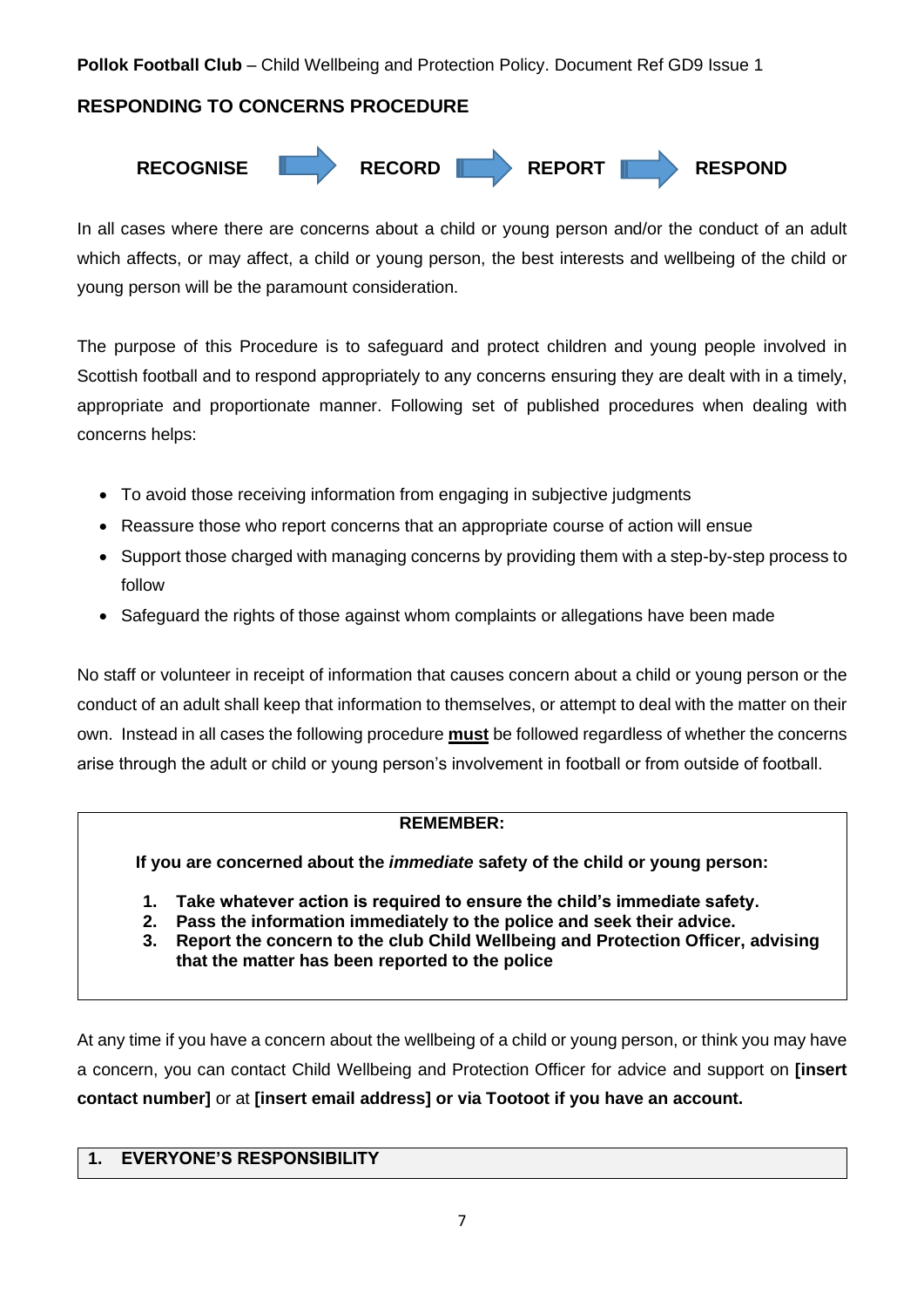A concern may range from mild verbal bullying to physical or sexual abuse and occur either through football or outside of it, for example in the child's home. All concerns will be responded to by the Child Wellbeing and Protection Officer. If a member of staff or volunteer has a concern it is NOT their responsibility to investigate BUT it is their responsibility to:

- Reassure the person making the report that they have done the right thing in raising the concern
- Listen openly and without judgement
- Record anything that is said
- Report the concern to the club's Child Wellbeing and Protection Officer
- If there is a concern about the immediate safety of the child or young person, take the necessary steps to ensure their safety and contact the police

Everyone has a responsibility to **recognise** a concern, to **record** the concern either on the Concern Recording Form or in email format, and **report** the concern to the Child Wellbeing and Protection Officer.

#### **2. RECOGNISE**

Staff and volunteers may become aware of a concern in different ways. For example:

- Direct disclosure by the child or young person.
- Observation of the concern, such as a change in the behaviour, appearance or nature of the child or young person or the conduct of an adult.
- Information that is shared from another individual or organisation e.g. an incident observed by another child or young person or adult and reported to them

All concerns must be reported to the Child Wellbeing and Protection Officer on the day the concern arises or as soon as practically possible thereafter.

#### *What to do if a child or young person discloses abuse*

| DO:                                            |  |                                                      |  |  |  |
|------------------------------------------------|--|------------------------------------------------------|--|--|--|
| • Stay calm $-$ ensure that the child or young |  | • Avoid projecting your own reactions onto the       |  |  |  |
| person is safe and feels safe                  |  | child or young person                                |  |  |  |
| • Listen to the child or young person and take |  | • Avoid asking any questions. If necessary only      |  |  |  |
| what they say seriously. Do not show           |  | ask enough questions to<br>basic<br>gain             |  |  |  |
| disbelief. Show and tell them that you are     |  | information to establish the <i>possibility</i> that |  |  |  |
| taking what they say seriously                 |  | abuse may have occurred. Only use open-              |  |  |  |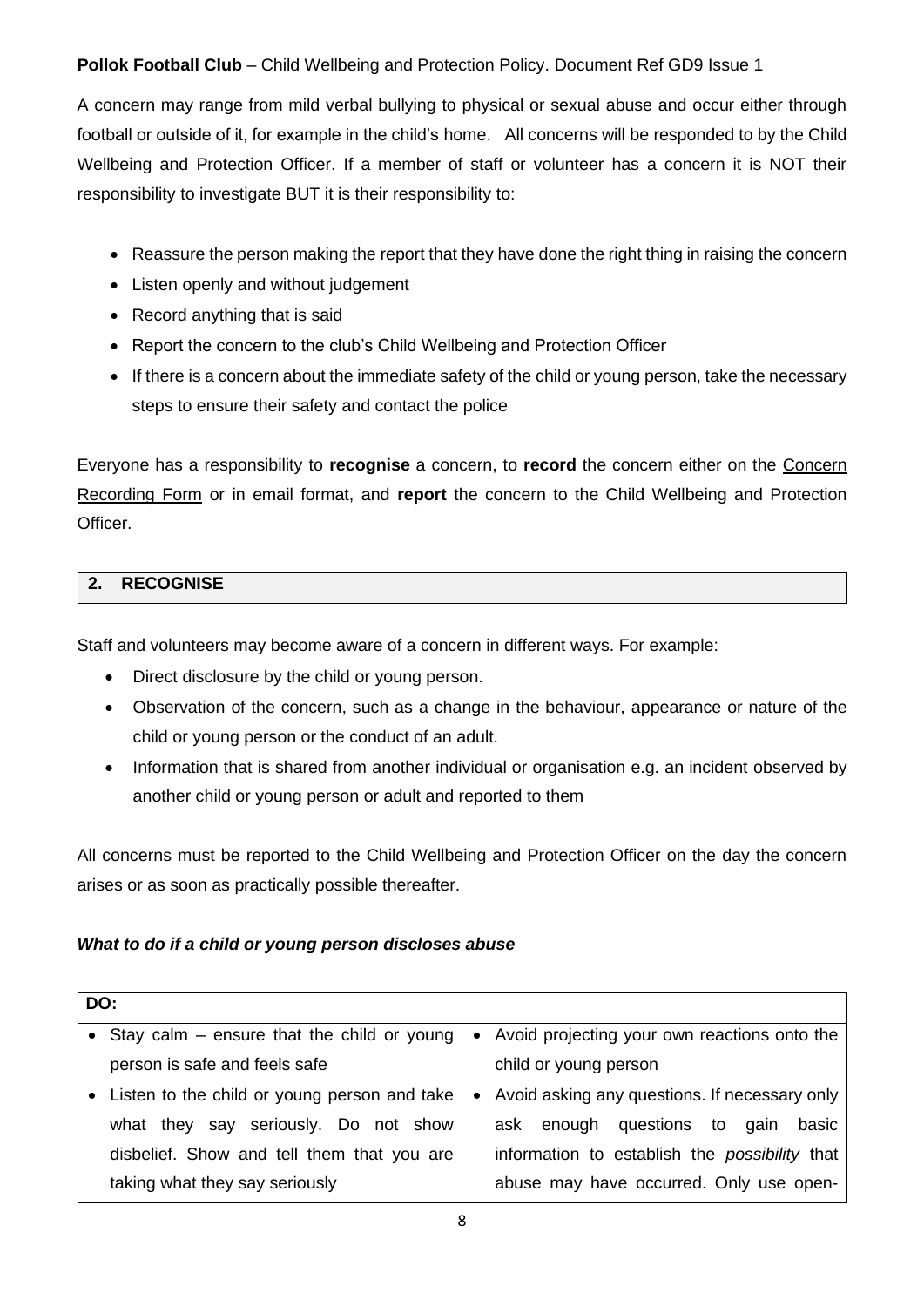| Reassure the child or young person that they<br>are not to blame and were right to tell<br>someone<br>Be aware of interpreting what a child or young<br>person says, especially if they have learning<br>or physical disabilities which affects their<br>ability to communicate or English is not their<br>first language | ended, non-leading questions e.g. What?<br>When? Where? Who?<br>Do not assume that the experience was bad<br>or painful - it may have been neutral or even<br>pleasurable e.g. the child or young person<br>may think that they are in a consenting<br>relationship with the adult<br>Do not introduce personal information from<br>either your own experiences or those of other<br>children. |  |  |  |
|---------------------------------------------------------------------------------------------------------------------------------------------------------------------------------------------------------------------------------------------------------------------------------------------------------------------------|------------------------------------------------------------------------------------------------------------------------------------------------------------------------------------------------------------------------------------------------------------------------------------------------------------------------------------------------------------------------------------------------|--|--|--|
|                                                                                                                                                                                                                                                                                                                           |                                                                                                                                                                                                                                                                                                                                                                                                |  |  |  |
| DON'T:                                                                                                                                                                                                                                                                                                                    |                                                                                                                                                                                                                                                                                                                                                                                                |  |  |  |
| Panic                                                                                                                                                                                                                                                                                                                     | Make negative comments about the person<br>$\bullet$                                                                                                                                                                                                                                                                                                                                           |  |  |  |
| Show shock or distaste                                                                                                                                                                                                                                                                                                    | against whom the allegation has been made                                                                                                                                                                                                                                                                                                                                                      |  |  |  |
| Probe for more information than is offered                                                                                                                                                                                                                                                                                | Approach the individual against whom the                                                                                                                                                                                                                                                                                                                                                       |  |  |  |
| Speculate or make assumptions                                                                                                                                                                                                                                                                                             | allegation has been made                                                                                                                                                                                                                                                                                                                                                                       |  |  |  |
| Rush into actions that may be inappropriate<br>$\bullet$                                                                                                                                                                                                                                                                  | Make promises or agree to keep secrets and                                                                                                                                                                                                                                                                                                                                                     |  |  |  |
|                                                                                                                                                                                                                                                                                                                           | give a guarantee of confidentiality                                                                                                                                                                                                                                                                                                                                                            |  |  |  |
|                                                                                                                                                                                                                                                                                                                           |                                                                                                                                                                                                                                                                                                                                                                                                |  |  |  |

# **3. RECORD**

Record keeping is of critical importance and all information should be recorded in line with the following:

| DO:       |                                                  | DON'T:    |                                                 |  |  |  |
|-----------|--------------------------------------------------|-----------|-------------------------------------------------|--|--|--|
| $\bullet$ | Make a written record of the information as      | $\bullet$ | Give your personal opinion, unless it is        |  |  |  |
|           | soon as possible                                 |           | backed up by substantial evidence               |  |  |  |
|           | Make the record factual, accurate and legible    | $\bullet$ | Use judgemental language                        |  |  |  |
|           | If the concern arises from a disclosure from a   | $\bullet$ | Write the record in a way that protects the     |  |  |  |
|           | child or young record using the child or young   |           | reputation of the Association or the individual |  |  |  |
|           | person's exact words, where possible             |           | who the concern relates to – remain unbiased    |  |  |  |
|           | Include dates, times, locations and contexts, if |           |                                                 |  |  |  |
|           | available, in which the concern occurred         |           |                                                 |  |  |  |
|           | together with any other relevant information     |           |                                                 |  |  |  |
|           |                                                  |           |                                                 |  |  |  |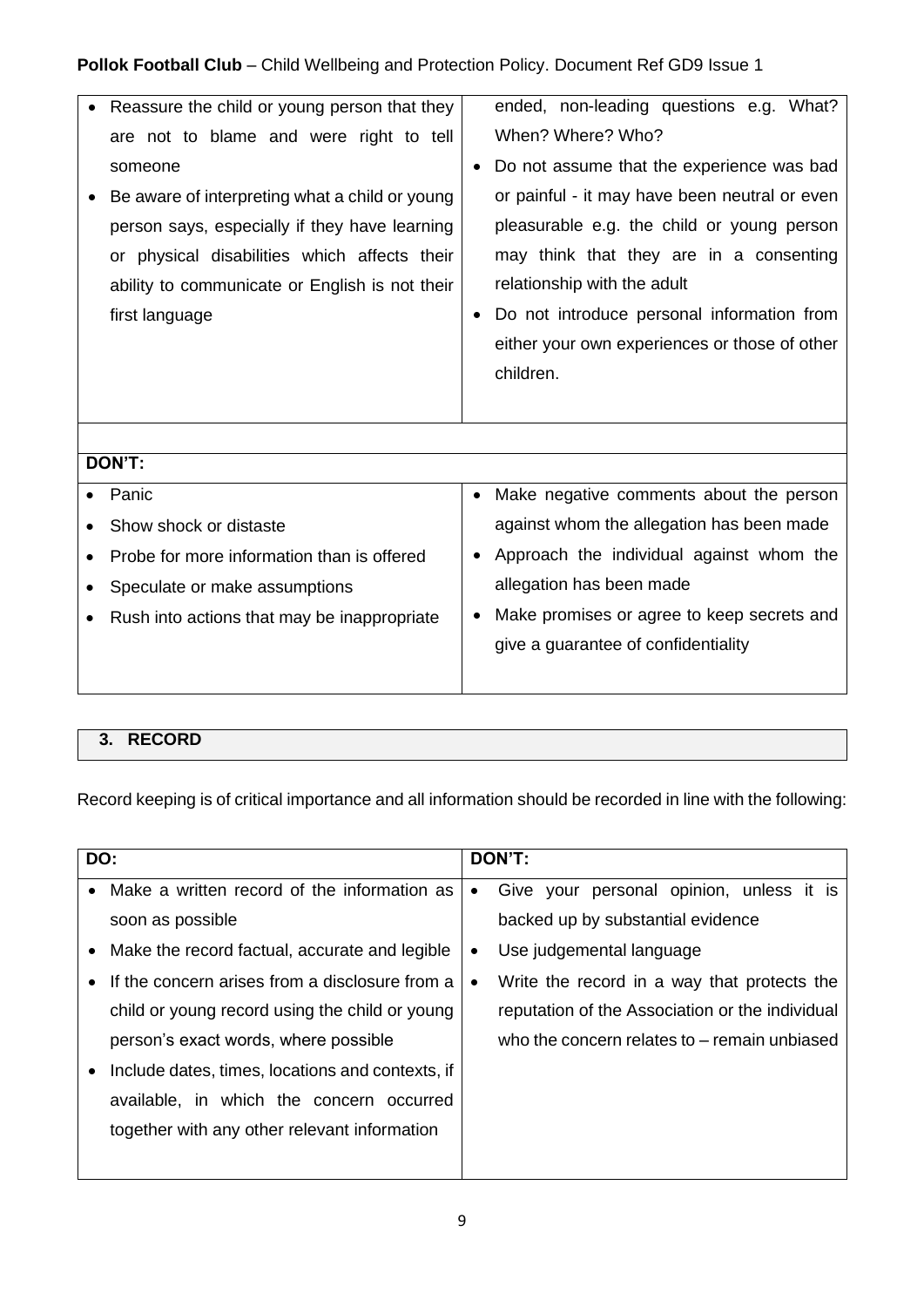Where the child or young person has made a direct disclosure, and when appropriate, it is important that the child or young person understands why we are recording their details. If a child/young person recognises that people can help and support, and that this is the purpose of their details being shared, they will be more included and informed of the processes.

#### **4. REPORT**

The Child Wellbeing and Protection Officer can be contacted in a number of ways:

- By telephone on **07854 536874**
- By email at **johnmalexander2@gmail.com**

#### *How to report the concern:*

- Report the concern as soon as possible. It is recommended that initial contact is made with the Child Wellbeing and Protection Officer by telephone
- Email the completed Concern Recording Form to the Child Wellbeing and Protection Officer, if you are able to do this via secure email.

Do not delay in reporting the concern

- By attempting to obtain information to complete all sections of the Concern Recording Form
- By waiting until you can complete the Concern Recording Form
- If you have been unable to contact the Child Wellbeing and Protection Officer by telephone

If you are unable to access a Concern Recording Form, please contact the Child Wellbeing and Protection Officer by telephone or email the information to the above address, if you are able to do so securely, in order to report the concern.

**If you are unsure whether the information you have should be a cause for concern advice and support can be sought at any time from the Child Wellbeing and Protection Officer by contacting them for advice and support.** 

#### **This can be done in a confidential manner anonymising the details of the parties involved.**

If the Child Wellbeing and Protection Officer is not available and an immediate response is required the police and social work services must be contacted. They have a statutory responsibility for the protection of children and they may already hold other information about the child or young people. If the information is shared with the police or other agencies, record what information is shared and any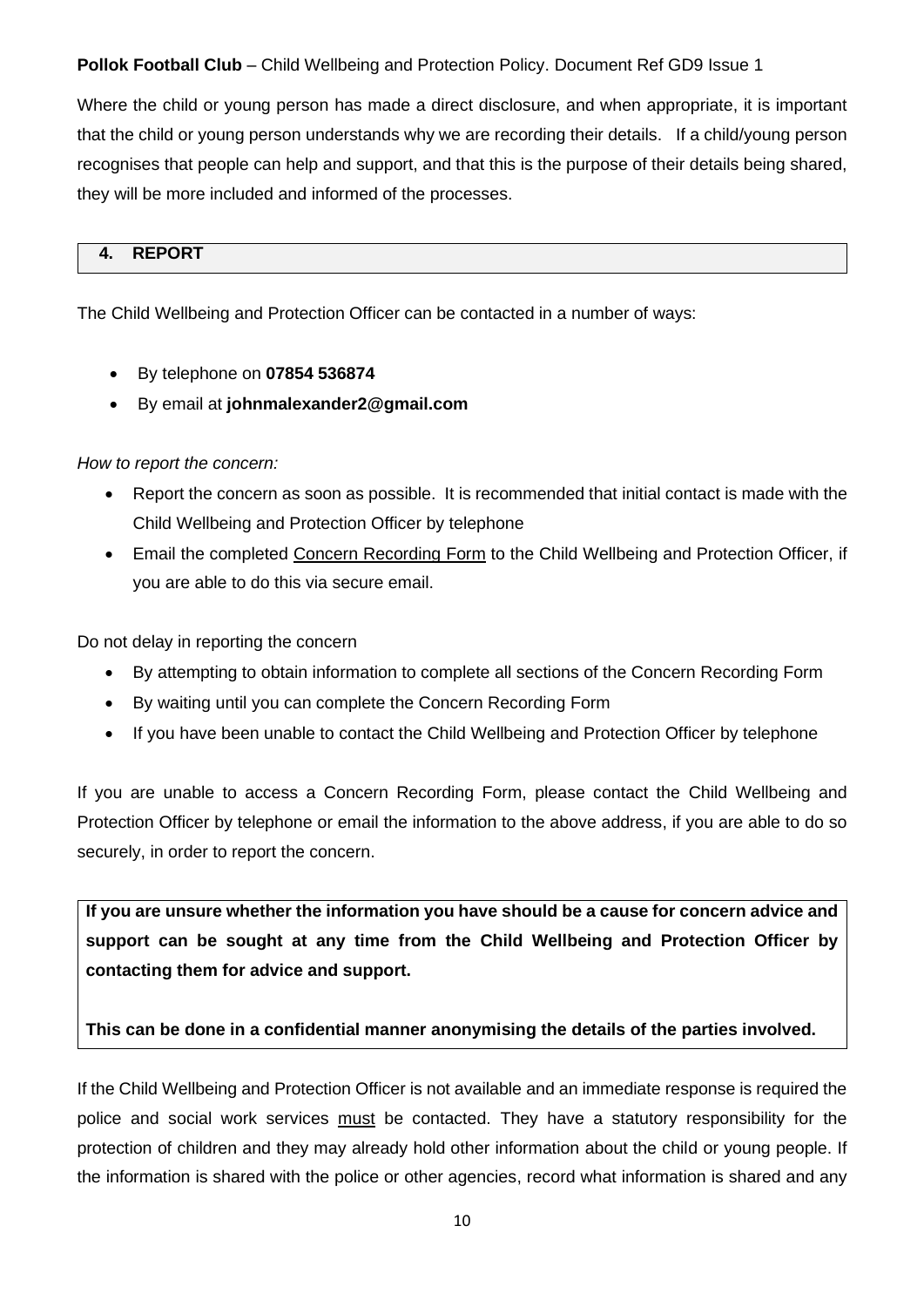advice given and actions taken. At the earliest opportunity thereafter the Club's Child Wellbeing and Protection Officer should be informed.

#### *Confidentiality*

To maintain confidentiality do not keep any electronic, printed or written versions of the information you have provided. The Concern Recording Form should be deleted or destroyed (by means of shredding) as soon as the information has been passed on. The Child Wellbeing and Protection Officer will maintain a copy of the information in a secure and confidential manner.

#### *Support*

The Club recognises that voicing concerns, suspicions or allegations of poor practice, misconduct or abuse can cause great concern and stress – particularly if it relates to a colleague, volunteer or child/parent who is known to you. However, sharing information about the wellbeing of a child or young person is paramount in order to prevent the child or young person from suffering harm or further harm. Any member of staff or volunteer whom, in good faith, discloses information related to a concern will receive full support from the club.

#### *Concern about the conduct of the Child Wellbeing and Protection Officer*

Where the concern is about the Child Wellbeing and Protection Officer it must be reported to the Vice President directly*.* In this situation, the Vice President will take on the role and responsibilities as listed below of the Child Wellbeing and Protection Officer.

#### **5. RESPOND**

The following sets out the steps which will be taken by the Child Wellbeing and Protection Officer after the concern has been reported.

#### **A. The process on receipt of a concern**

Once the concern has been reported the Child Wellbeing and Protection Officer will:

• Establish the basic facts and conduct an initial assessment of the facts in order to determine the appropriate course of action. The appropriate course of action may differ depending on whether the concern is about the wellbeing of a child/young person or about the conduct of an adult.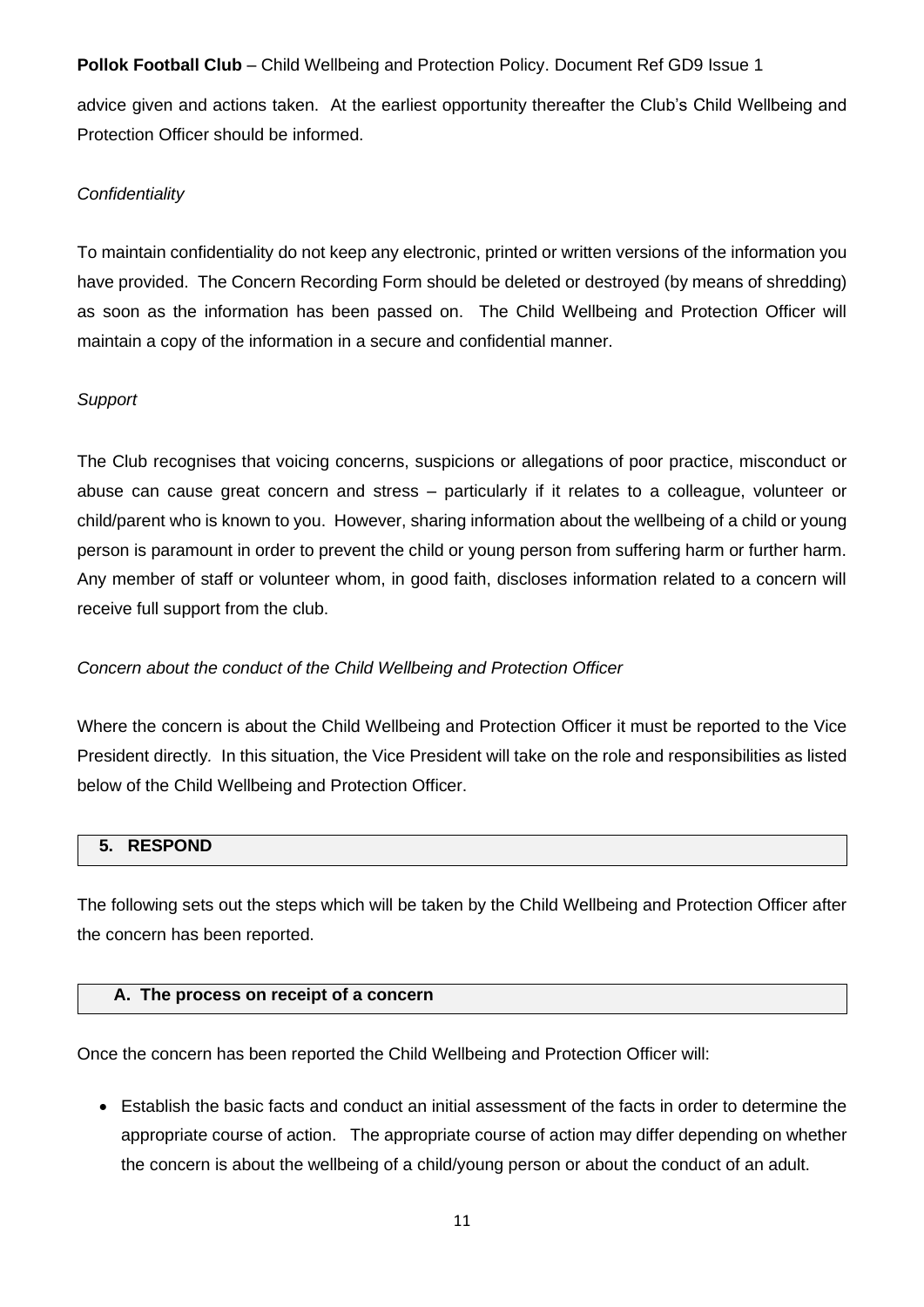- Decide who should be informed of the concern, this may include the child or young person, their parent/carer, or external agencies.
- Consult external agencies such as the police and social work services for advice at any time, if required. This is important because they may hold other important information which, when considered alongside the current concern, builds a significant picture of concern.

All subsequent actions taken by the Child Wellbeing and Protection Officer shall be recorded, in the order in which they happen, and the records should be signed and dated.

#### **B. Conducting the Initial Assessment**

The purpose of the initial assessment is to clarify the nature and context of the concerns. Every situation is unique so guidance cannot be prescriptive.

Where the concern relates to the conduct of an adult, pending the outcome of any investigation, precautionary suspension will be considered in all cases where there is significant concern about the conduct of a member of staff and volunteers towards children and/or young people. For further information on precautionary suspension see section 6 of this Procedure.

In all cases, the initial assessment may involve:

- Speaking to the member of staff or volunteer who raised the concern; and/or
- Speaking to other members of staff or volunteers who may have information related to the concern; and/or
- Speaking to the member of staff or volunteers whose conduct has been reported this will be subject to the nature and seriousness of the situation and should not be done if the concern suggests that the conduct may be criminal behaviour; and/or
- If the concern involves a named child or young person it may be appropriate to speak to the child or young person. This should never been done in cases where there is a suggestion of criminal conduct without first seeking the advice of the police. If it is appropriate to speak to the child or young person all questions should be basic, open-ended, non-leading and asked *solely with a view to clarifying the basic facts*. When speaking to a child or young person another adult should always be present. It is recommended that this other adult is known to the child or young person and the meeting is pre-arranged so the child or young person will be aware that you are going to speak to them about a concern; and/or
- Speaking to other children and/or young people and/or other individuals to establish the basic facts. As above, all questions should be basic, open-ended, non-leading and asked *solely with a view to clarifying the basic facts*.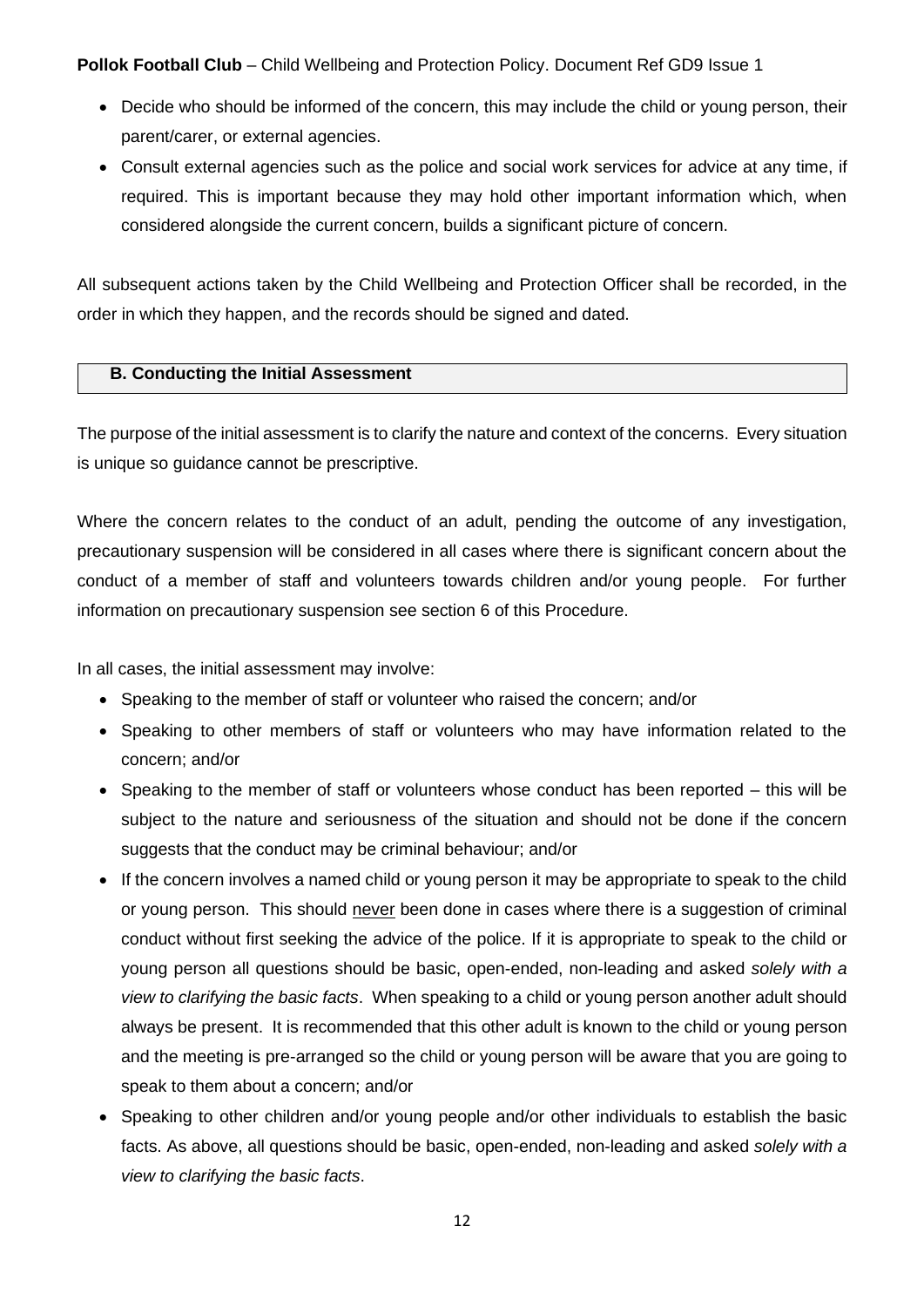#### *Best practice advice*

**Questioning of children by those conducting an initial assessment should be avoided, if possible. If it is necessary to speak to the child in order to clarify the basic facts, best practice suggests that consent from the parent/carer be obtained unless obtaining that consent may place the child at risk.**

#### *Views of the Child*

Children and young people have the right to say what they think in all matters affecting them and to have their views taken seriously (Article 12, UNCRC). This must be at the forefront of any concerns that are raised. The nature of the concern will impact on the decision as to whether it is appropriate to discuss the concern directly with the child or young person. The views of the child or young person must be considered based on the age and maturity.

An initial assessment of basic facts may require the need to ask a child or young person some basic, open-ended, non-leading questions solely for with a view to clarifying the basic facts. It may also be necessary to ask similar basic questions of other children and young people, or other appropriate individuals who may have information.

It will not always be appropriate to speak directly with the child or young person about the concern. Advice should be sought from the Child Wellbeing and Protection Officer if there is any uncertainty about the appropriate course of action.

If the information indicates that a criminal offence has been committed against the child or young person it would not be appropriate to ask the child or young person questions about the incident or speak to them directly about the incident(s), unless it is a disclosure directly from the child. Interviewing children and young people about possible abuse or criminal offences is the sole remit of specially trained police officers and social workers.

**Where the concern about a child's wellbeing suggests they are in need of protection, the information must be passed on with or without their consent for the purposes of their protection. Allegations of abuse must always be taken seriously.** *No member of the Club shall investigate allegations of abuse or decide whether or not a child has been abused.* **False**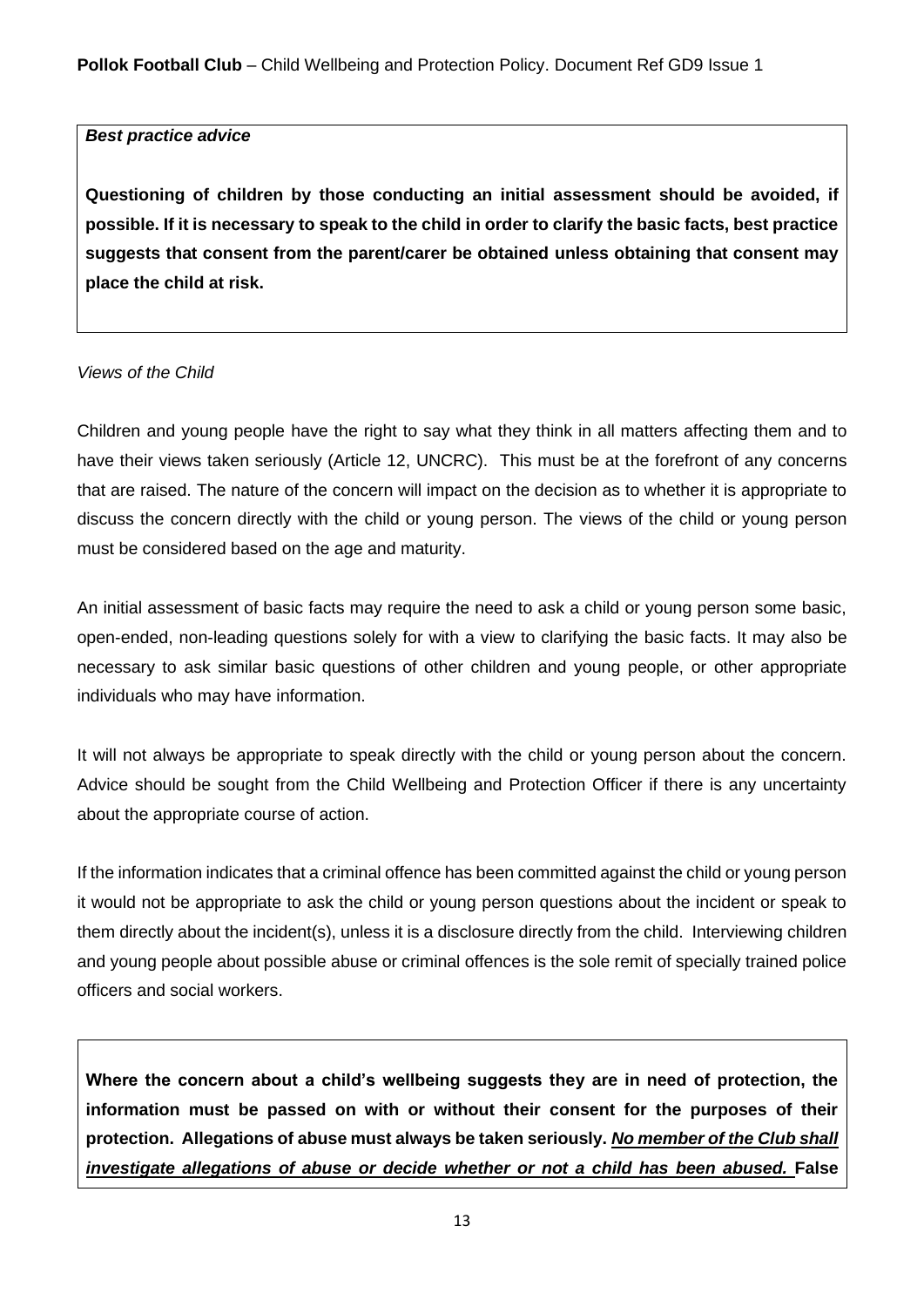**allegations are very rare. If a child says or indicates they are being abused or information is obtained which gives concern that a child is being abused, the information must be responded to on the same day in line with this procedure.** 

#### *Fairness and natural justice*

In the event of an investigation into the conduct of a member of staff or volunteers all actions will be informed by the principles of natural justice:

- They will be made aware of the nature of concern; and
- They will be given an opportunity to put forward their case; and
- The Club will act in good faith, ensuring the matter is dealt with impartially and as quickly as possible in the circumstances.

#### **C. Concluding the Initial Assessment**

Decisions reached on conclusion of the Initial Assessment may differ depending on whether the concern relates to the wellbeing of a child or young person or to the conduct of an adult. Sometimes, the concern may relate to both the wellbeing of a child and the conduct of an adult in which case two sets of conclusions should be reached.

#### *A concern about the wellbeing of a child/young person*

At the end of the initial assessment one of the following conclusions should be reached:

- The facts do not substantiate the concern, therefore no further action will be taken
- The concern has been successfully addressed by the child or young person, their parent and/or club staff or volunteers and no further action is needed
- The concern has not been successfully addressed and further support is needed for the child or young person
- Information should be shared with statutory services, for example Police Scotland or the Social Work Department due to the gravity of the concern
- Information should be shared with the child's Named Person, if applicable, for consideration

In all cases consideration should be given support as to what support, if any, is required for the child or young person and whether there is a need to share information with the Scottish FA in terms of a Data Sharing Agreement.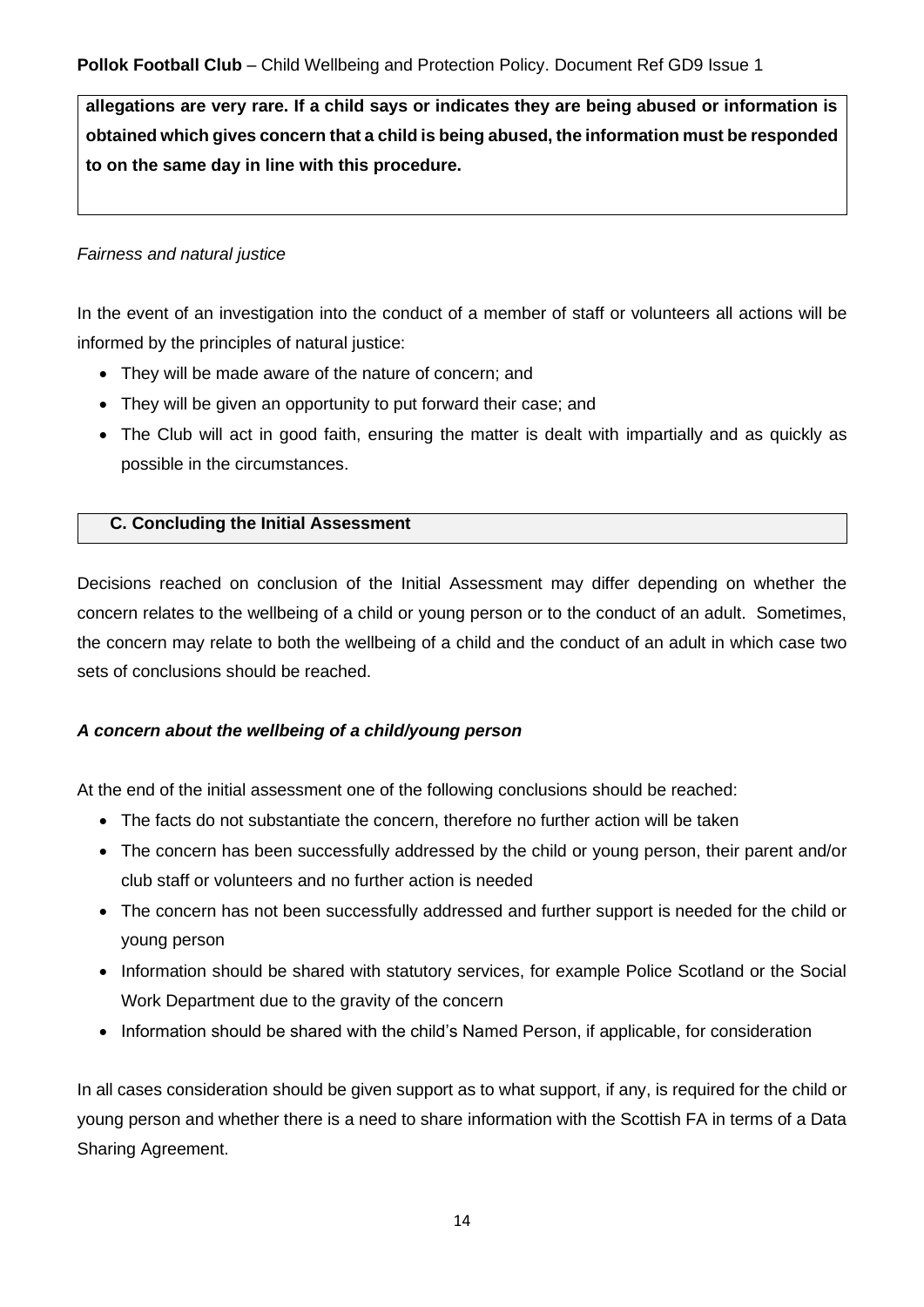#### *Sharing Concerns with Parents/Carers*

The Club is committed to working in partnership with parents/carers whenever there are concerns about a child or young person. Parents/carers have the primary responsibility for the safety and wellbeing of their children. Where concerns are raised about a child or young person this will be considered in line with the wellbeing indicators and *may* be discussed with parents/carers. For example, if a child seems withdrawn, he/she may have experienced an upset in the family, such as a parental separation, divorce or bereavement. Common sense is advised in these situations and the best interests of the child will be considered as to what is the best support them. Children and young people will be asked who they feel is suitable to be informed and when relevant, consent gained from the child or young person.

**Where there are concerns that the parents/carers may be responsible for or have knowledge of the abuse, sharing concerns with the parents/carers may place the child or young person at further risk.** *In such cases advice must always firstly be sought from the police/social work services or Named Person as to who informs the parents/carers.*

#### *Sharing Information with Police and statutory agencies*

Where the concern about a child or young person's wellbeing suggests that they are in need of protection or that a criminal offence has been committed against them the concern must be reported to the police and/or social work services. The police and local authority have a statutory duty of care for all children.

#### *A concern about the conduct of an adult*

At the end of the initial assessment one of the following conclusions should be reached:

- The facts do not substantiate the concern, therefore no further action will be taken
- Information supports concern of poor practice
- Information supports concern of serious poor practice and/or misconduct
- Information supports concern of possible criminal behaviour

#### *Initial Assessment Supports concern of poor practice*

If the initial assessment supports a concern that the conduct of an adult amounts to poor practice, the Child Wellbeing and Protection Officer will share the findings of the initial assessment with the relevant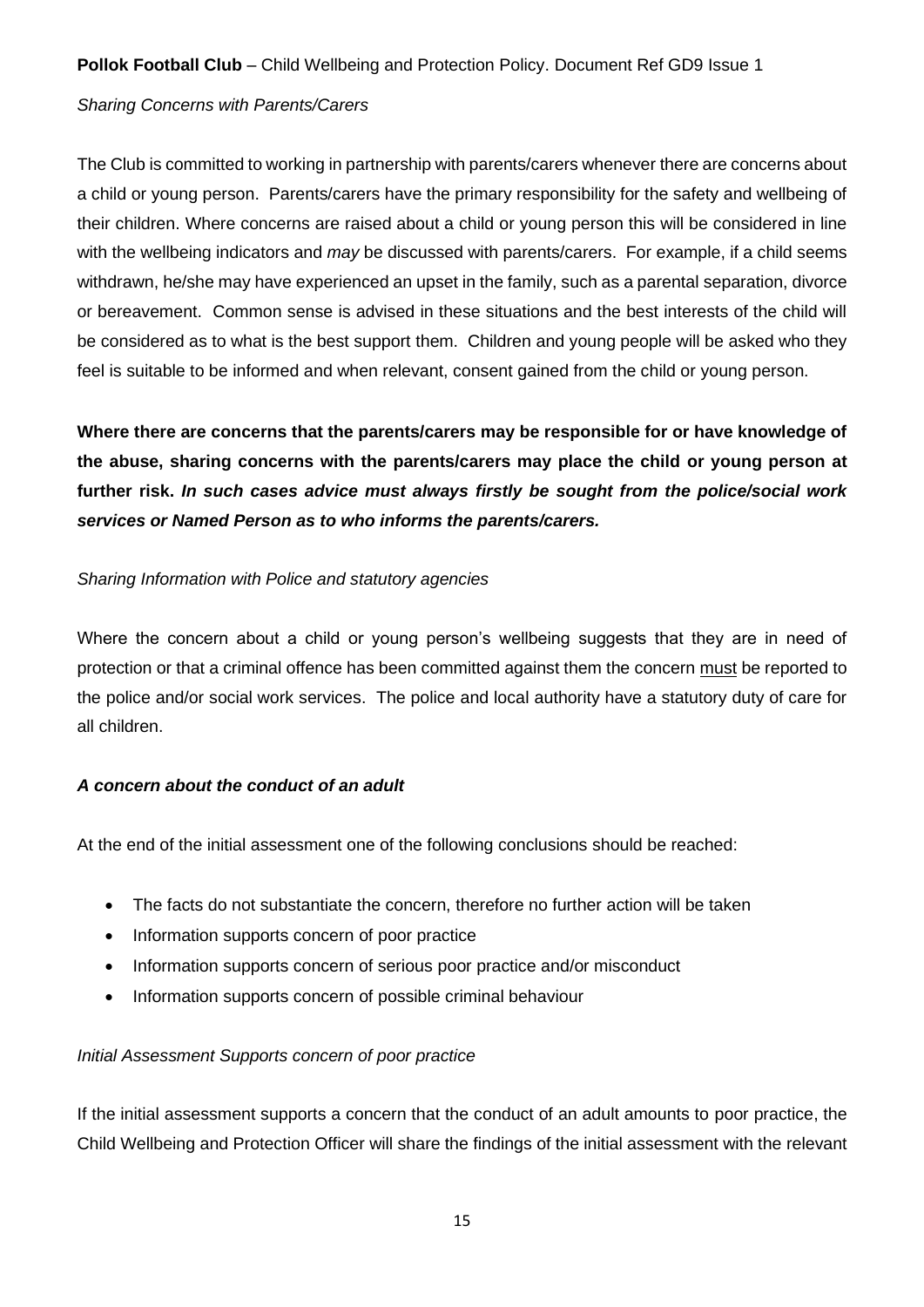member of staff at the Club, who has responsibility for the staff or volunteer whose conduct has amounted to poor practice, who will respond in line the Club's procedures.

The Child Wellbeing and Protection Officer will carry out any further investigation, as necessary and take appropriate action depending on the nature and seriousness of the conduct.

#### *Initial Assessment supports concern of poor practice and/or misconduct*

If the concern relates to the conduct of a member of staff or volunteer the Child Wellbeing and Protection Officer will share the findings of the initial assessment with the relevant member of staff in the HR Department, if applicable, who will respond in line the club's Disciplinary Procedures, or with the official at the Club who has responsibility for the staff or volunteer whose conducted has amounted to serious poor practice and/or misconduct.

#### *Initial Assessment supports concern of possible criminal behaviour*

Where the initial assessment of information gives reasonable cause to suspect an adult's behaviour has been a criminal offence, the Child Wellbeing and Protection Officer will:

- report the concern to the police as soon as possible on the day the information is received, along with supporting information; and
- make a written record of the name of the police officer to whom the concerns were passed together with the crime reference number, time and date of the call, in case any follow up is required; and
- on request, provide the police with a copy of the Concern Recording Form; and
- following the advice of the police, inform the parents/carers of the child involved as soon as possible unless the police advice is not to do this; and
- if appropriate, share the information with the child's Named Person if there is any impact on a child's wellbeing caused by an adult's possible criminal behaviour unless the police advise not to do this.

Advice will firstly be obtained from the police about informing the member of staff or volunteer involved in the concerns. If the advice is to inform them, they will be told that information has been received which may suggest an allegation of abuse or possible criminal offence. As the matter will be *sub judice*  (i.e. under judicial consideration) no details will be given unless advised by the police. All actions will ensure the best evidence is preserved for any criminal proceedings while at the same time safeguarding the rights of the member of staff and volunteer.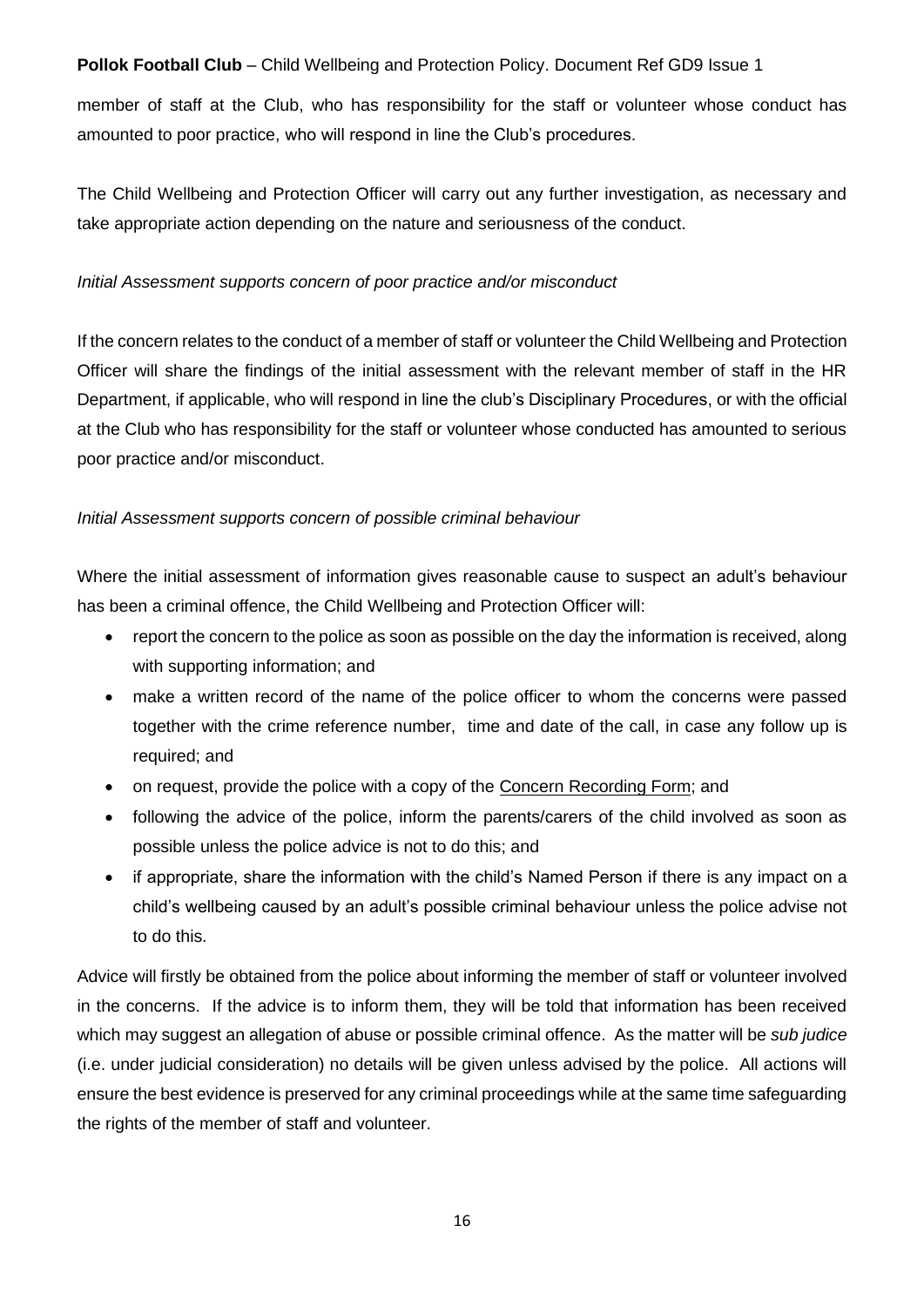The club will take all reasonable steps to support a member of staff or volunteer whom a concern has been raised about, as well as others who may be involved as witnesses.

Possible outcomes include one or more of the following:

- Police investigation may involve a child protection investigation jointly by police and social work services
- Criminal proceedings
- Civil proceedings (by the child/family who raised the concern)
- Disciplinary Proceedings
- Referral to Disclosure Scotland, where the PVG criteria is met

#### *Referral to Disclosure Scotland under Protection of Vulnerable Groups (Scotland) Act 2007*

Depending on the nature of the concern and the action taken by the club, there may be a requirement, in law, to notify Disclosure Scotland. The following will apply where the member of staff or volunteer is in regulated work with the club and a member of the PVG scheme.

#### *Referring to Disclosure Scotland*

The Club will refer to Disclosure Scotland the case of any member of staff or volunteer who (whether or not in the course of their role with the club) has:

- harmed a child
- placed a child at risk of harm
- engaged in inappropriate conduct involving pornography
- engaged in inappropriate conduct of a sexual nature involving a child, or
- given inappropriate medical treatment to a child.

**AND** as a result the club has taken or would have taken one of the following options:

- 1. The Club has dismissed the member of staff or volunteer; or
- 2. The member of staff or volunteer would have been dismissed as a result of the incident had they not resigned, retired or been made redundant; or
- 3. The Club has transferred the member of staff or volunteer to a position in the club which is not regulated work with children; or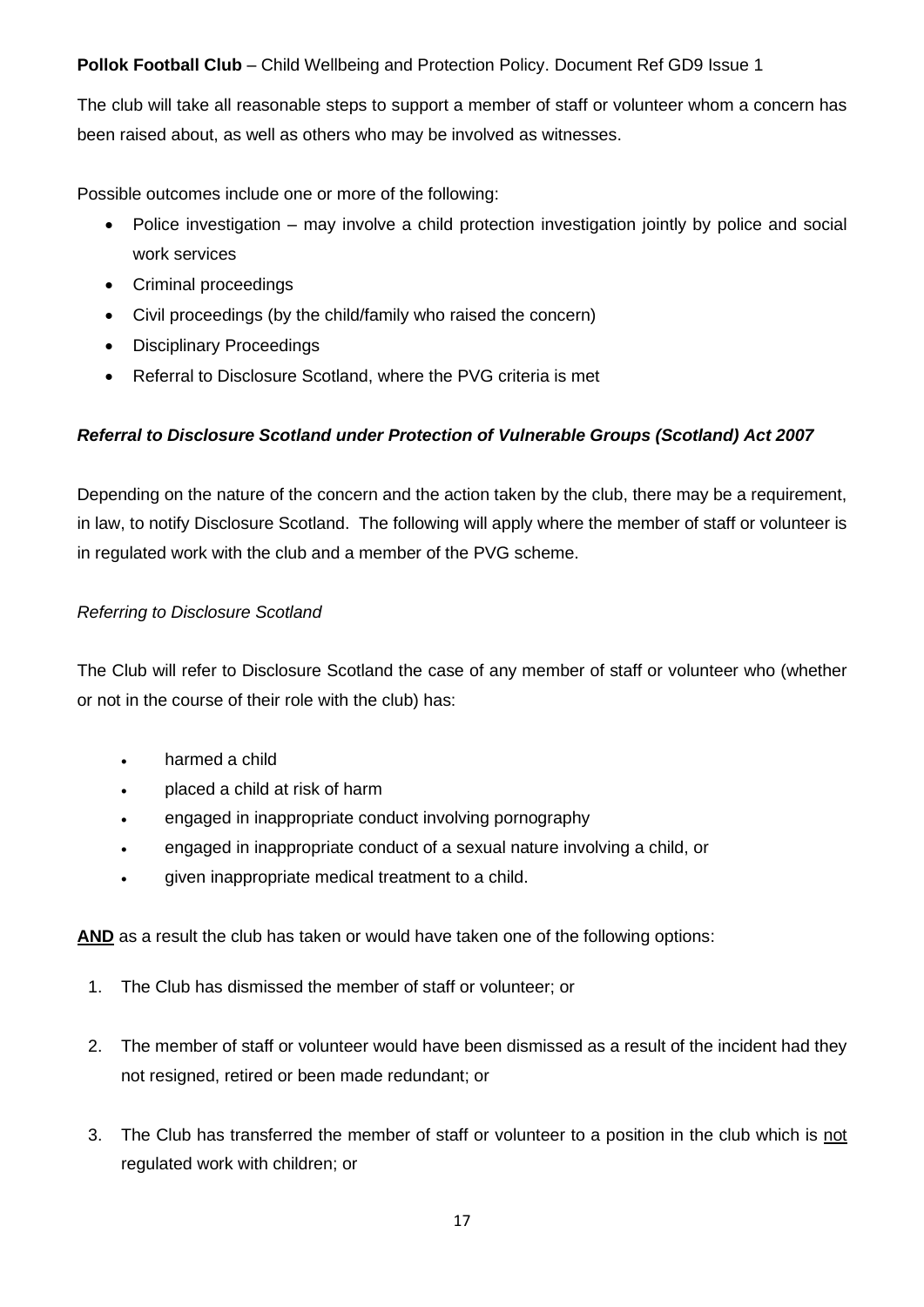- 4. The member of staff or volunteer would have been dismissed or considered for dismissal where employment or volunteer role was not due to end at the expiry of a fixed term contract; or
- 5. The member of staff or volunteer would have been dismissed or considered for dismissal had the contract not expired.

The Club will also refer the case of a member of staff or volunteer where information becomes available after the member of staff or volunteer has:

- been dismissed by the club; or
- resigned, retired or been made redundant; or
- been transferred to another position in the club which is not regulated work with children.

#### *Information from Disclosure Scotland*

If Disclosure Scotland notifies the club that a member of staff or volunteer is being considered for listing that individual will be suspended as a precaution until the outcome of the case is determined. Precautionary suspension is not a form of disciplinary action and does not involve pre-judgment. In all cases of suspension the best interests and wellbeing of children and young people will be the paramount consideration.

If Disclosure Scotland informs the club that an individual is barred, that member of staff or volunteer will be removed permanently from regulated work with children immediately in line with the Protection of Vulnerable Groups (Scotland) Act 2007.

#### **6. PRECAUTIONARY SUSPENSION**

Suspension is not a form of disciplinary action. The member of staff involved may be suspended whilst an investigation is carried out. Suspension will be carried out in accordance with the Club's Disciplinary **Procedures** 

#### **7. CRIMINAL PROCEEDINGS**

An ongoing criminal investigation does not necessarily rule out disciplinary action by the club or investigation by the Child Wellbeing and Protection Officer. However, any action taken must not jeopardise the criminal investigation. Advice must be taken from the police on this. Sufficient information should be available to enable the club to make a decision whether to go ahead with disciplinary action/response under this concerns procedure.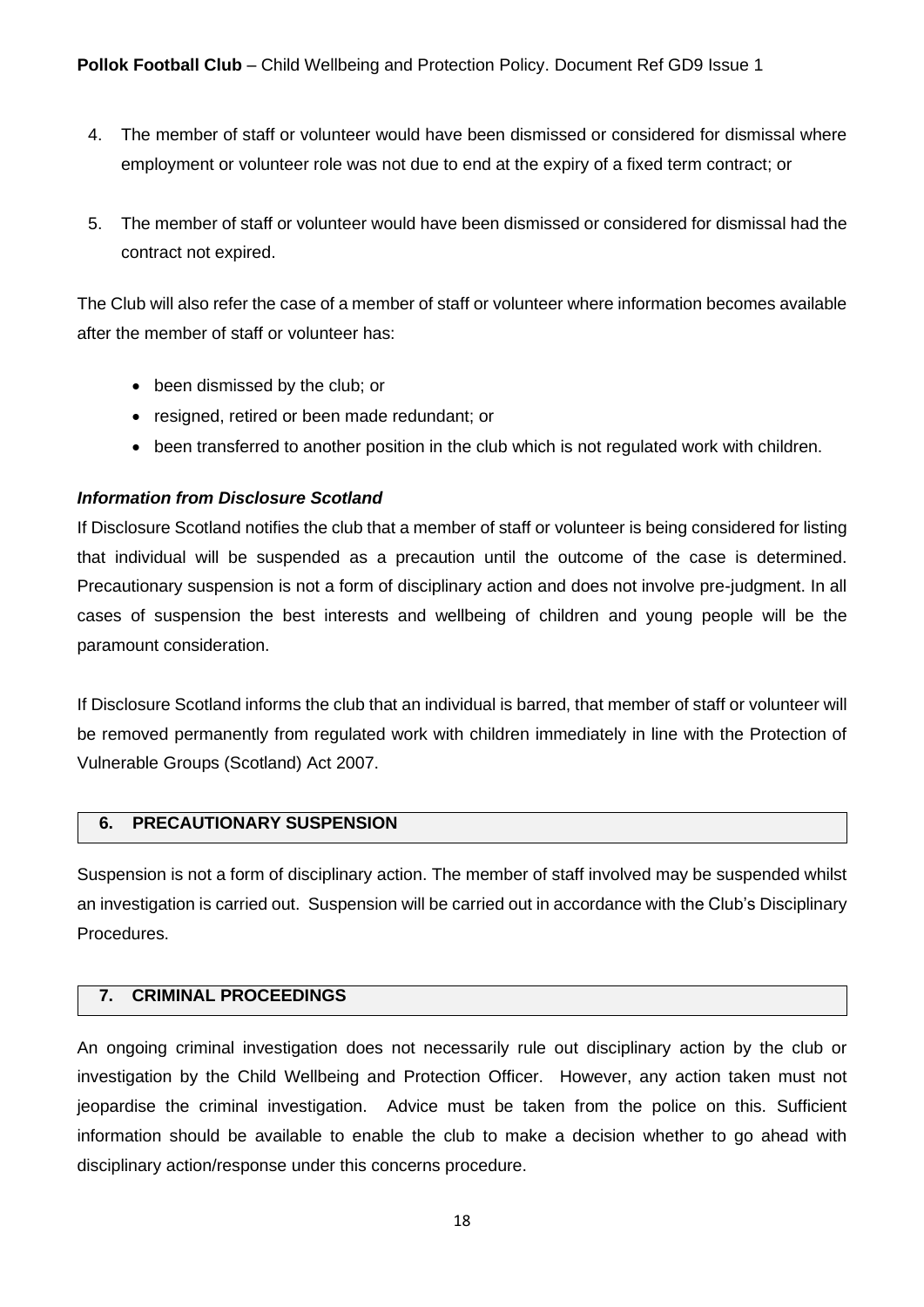In any event, once criminal proceedings have concluded the Club will consider the matter and the outcomes in line with this procedure.

#### **8. FALSE OR MALICIOUS ALLEGATIONS**

In exceptional circumstances where an investigation establishes an allegation or concern raised is false, unfounded or malicious:

- The member of staff and volunteers involved will receive an account of the circumstances and/or investigation and a letter confirming the conclusion of the matter. They may wish to seek legal advice; and
- All records pertaining to the circumstances and investigation shall be kept confidentially; and
- The Club will take all reasonable steps to support the individual in this situation; and
- In these circumstances the Club will review the participation or continued involvement in club activities of the individual who made the false or malicious allegation. If the false or malicious allegation has been made by a child or young person, it will only be appropriate to have a discussion with the child or young person to determine their views and opinions with parental/carer permission; and
- Data collected for the investigation will be destroyed in accordance with the requirements of the Data Protection Act 1998.

#### **9. ALLEGATIONS OF NON-RECENT ABUSE**

The Club recognises that sharing personal experience of abuse can be difficult, challenging and sensitive. Therefore allegations of abuse may be made some time after the event e.g. an adult who was abused as a child by someone who is still currently working with children. These procedures will be followed in the event of an allegation of non-recent abuse, including the club's responsibility to refer to Disclosure Scotland.

#### **10. MEDIA**

All media enquiries relating to concerns under this procedure must be referred to Jeff Hunt, Vice President.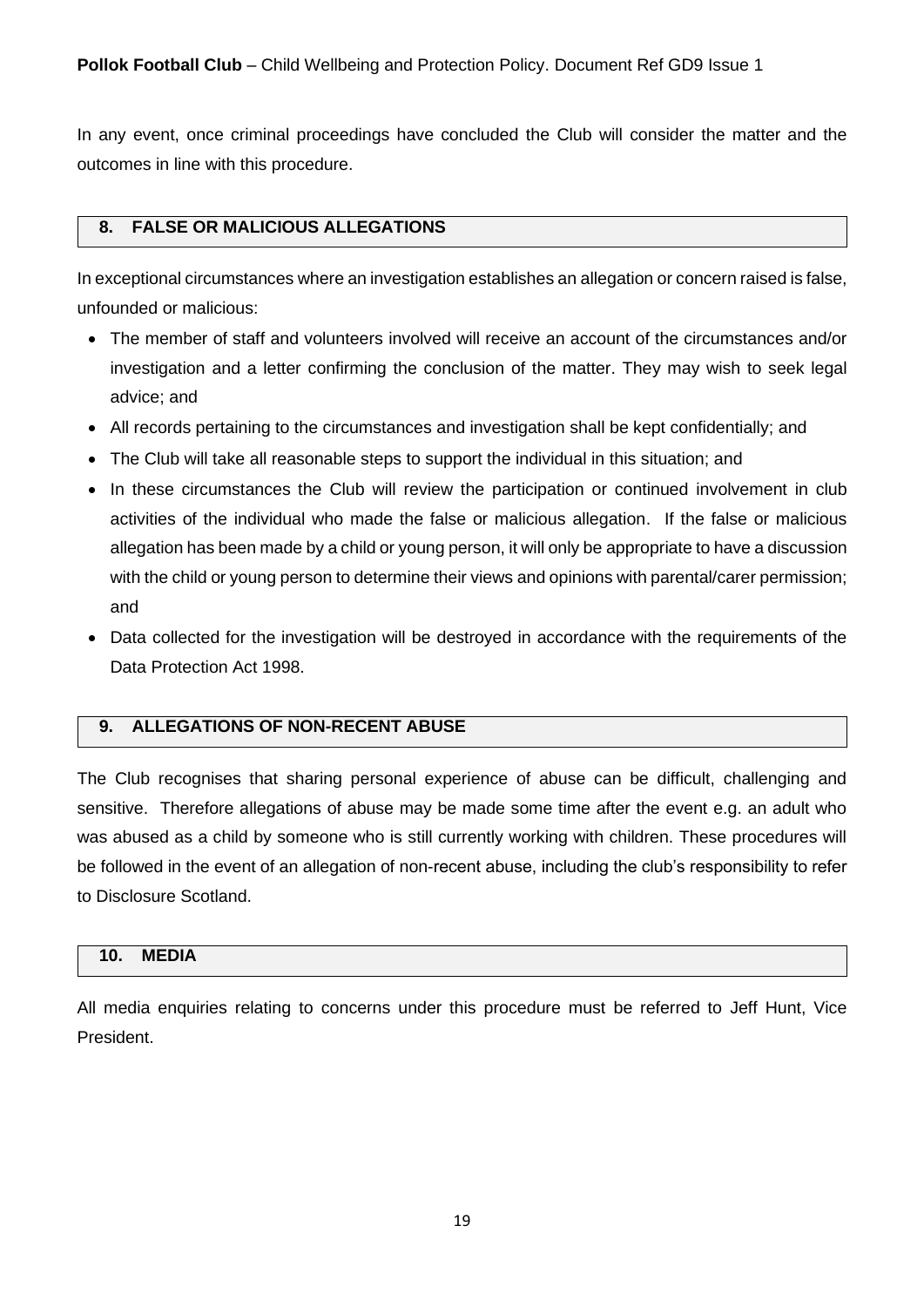#### **CASE REVIEW PROCEDURE**

#### **1. PURPOSE OF CASE REVIEW**

Case reviews take place to establish whether there are lessons to be learned about the ways in which a concern has been investigated and responded to. Reviewing a concern allows the Club to consider:

- How the Responding to Concerns Procedure was implemented; and
- The effectiveness of the Responding to Concerns Procedure; and
- Informing policy and improving practice with regards to wellbeing & protection matters.

#### **2. DECIDING TO CONDUCT A REVIEW**

The Club will follow the criteria set out below when considering and establishing a case for review.

- 1. The harm or risk of harm to a child was high; and/or
- 2. Views expressed by those involved in the case have raised concern about the way it was handled; and/or
- 3. There was a clear failure of procedure in handling the case: and/or
- 4. The case attracted a significant amount of media interest; and/or
- 5. The case concerned an unusual practice or behaviour; and/or
- 6. The case took a significantly long period of time to resolve; and/or
- 7. The Board decides a review is appropriate.

A case deemed eligible for review may be a particular concern or matter or, in some cases, may be cumulative concerns.

From time to time the Club may, internally, take a sample of cases to review to ensure the level of service provided in case management is consistent and to highlight any learning to take forward into future cases.

#### **3. IDENTIFYING WHO UNDERTAKES THE REVIEW**

The Club will appoint a case reviewer, this may be internal or external to the club. The case reviewer, whether internal or external, will have expertise in the area of the concern. These skills may differ according to the circumstances of each case and the agreed role of the case reviewer.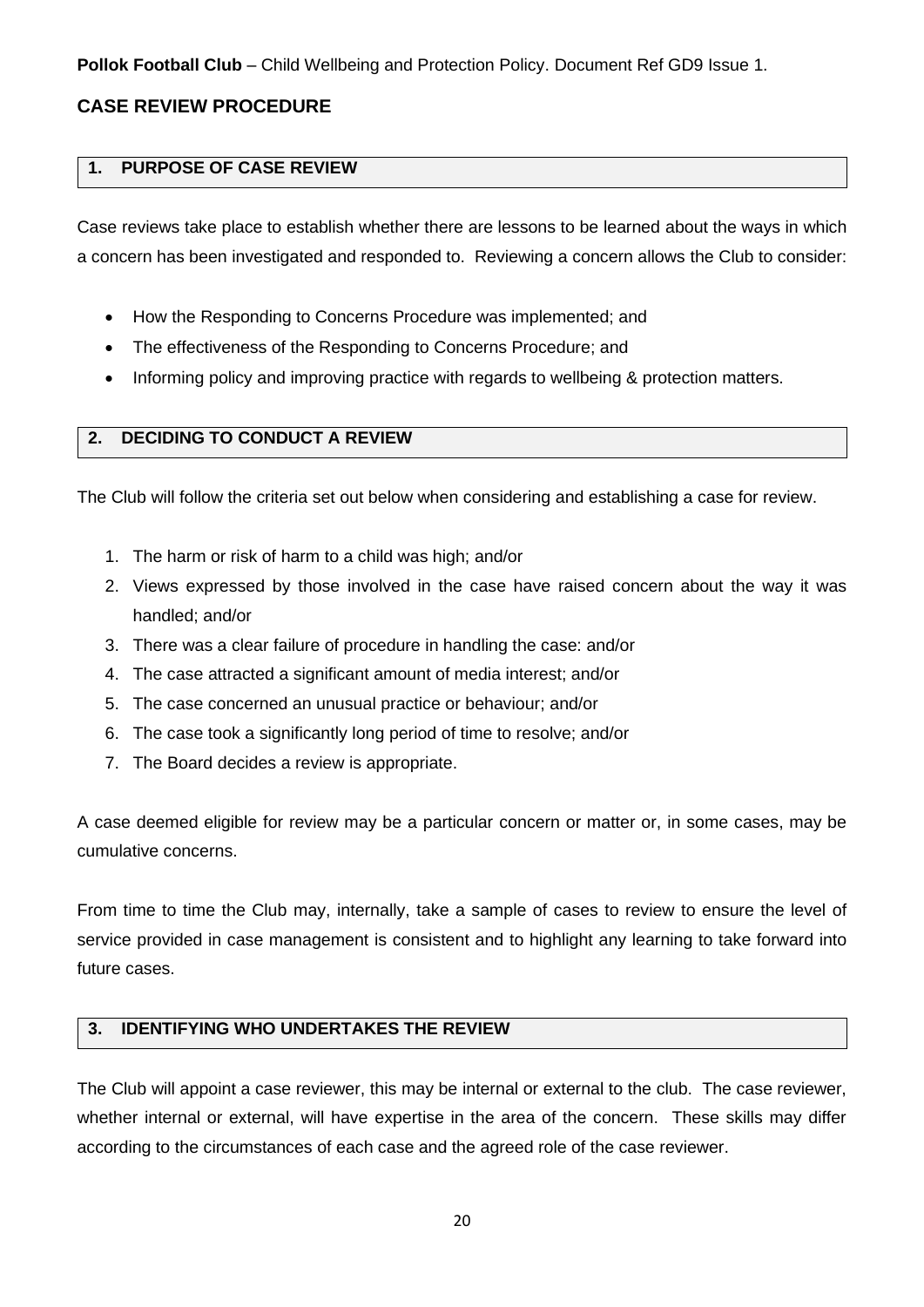#### *External Case Reviewer*

The following criteria will be considered when deciding whether the case review should be external to the club.

- Are the recommendations likely to influence and/or change practice across the whole of Scottish football?
- Was the risk of harm to the child high?
- Has the case has attracted a significant amount of media interest?
- Is there a lack of experience and knowledge internally regarding the nature of the case?
- Have the Board expressed a preference towards an external reviewer as being more appropriate?

Where the answer has been **yes** to one or more of the criteria above, there is a presumption that an external case reviewer will be appointed by the club. The club continue to have an overview of the review and will set out clear expectations in respect of timescales (see section below), milestones in the process and deadlines for completion of reports but will not have any input into the findings or recommendation of the review.

Where an external reviewer is commissioned, consideration will be given to any formal contractual arrangements required, appropriate legal advice sought, which agencies will enter into the arrangements (if any) and a contract drawn up covering timescales, fees and confidentiality including data protection.

#### *Internal Case Reviewer*

Reviews may also be undertaken internally and a case reviewer will be appointed from within the club. A case will not be reviewed by any individual who had an involvement in the concern or incident, either as a named individual or witness, in the matter of concern.

#### **4. TIMESCALES FOR REVIEW**

It is desirable that the case review should be undertaken as speedily as feasible and all cases will aim to be reviewed within an 8 week period from the point the case reviewer has been appointed and received all evidence and correspondence relating to the case.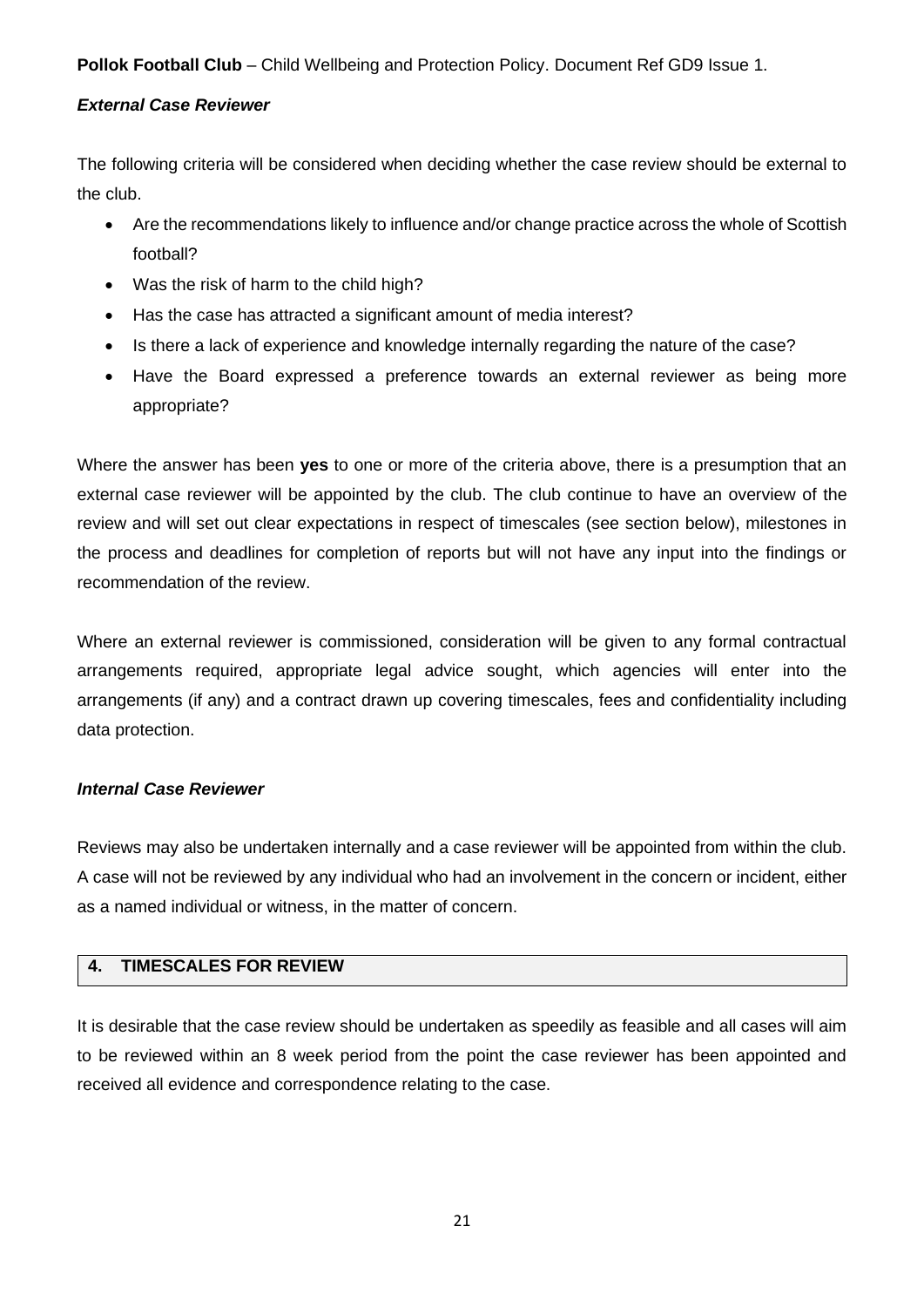Timescales will be open to change due to particular circumstances relating to each case. Where an extension is necessary a progress report and explanation for the extension must be submitted for approval to the club's Vice President.

#### **5. FIRST STEPS OF THE REVIEW**

After an individual has been identified, the Case Reviewer will give consideration where there may be some outstanding investigations or proceedings that are still ongoing. These considerations will be:

- 1. Is there a Police and/or social work protection investigation still ongoing?
- 2. Is there a criminal investigation by the police still ongoing?
- 3. Are there any related legal proceedings in relation to the case?

## **If the answer to any of these questions is yes, the review cannot proceed until any of the above has concluded.**

#### **6. OTHER CONSIDERATIONS**

If the review can proceed, the case reviewer will need to consider how people may feel about the case being reviewed and the possible impact this could have. These reviews are not in place to reopen concerns or reinvestigate them. All evidence and correspondence relating to the concern itself will be considered and only in exceptional circumstances will contact be made with those involved e.g. parents, children and witnesses for opinions or comment.

People may feel anxious about their actions being scrutinised but it should be made clear at the start of the review what it is set out to achieve to relieve any concerns, for example:

*"I've been asked by the club to review how the organisation dealt with the concerns about XXXXX. This will consider how procedures were followed and whether appropriate action was taken to protect those involved. I understand that you were involved in this case but I would like to clarify that this review is in place to…"*

Throughout the case review, the case reviewer will make a record of the review and its findings. This may not be a lengthy report, although a full report may be appropriate in certain circumstances. Generally, any record of a review should contain the following information:

- The source of the concern.
- The nature of the concern.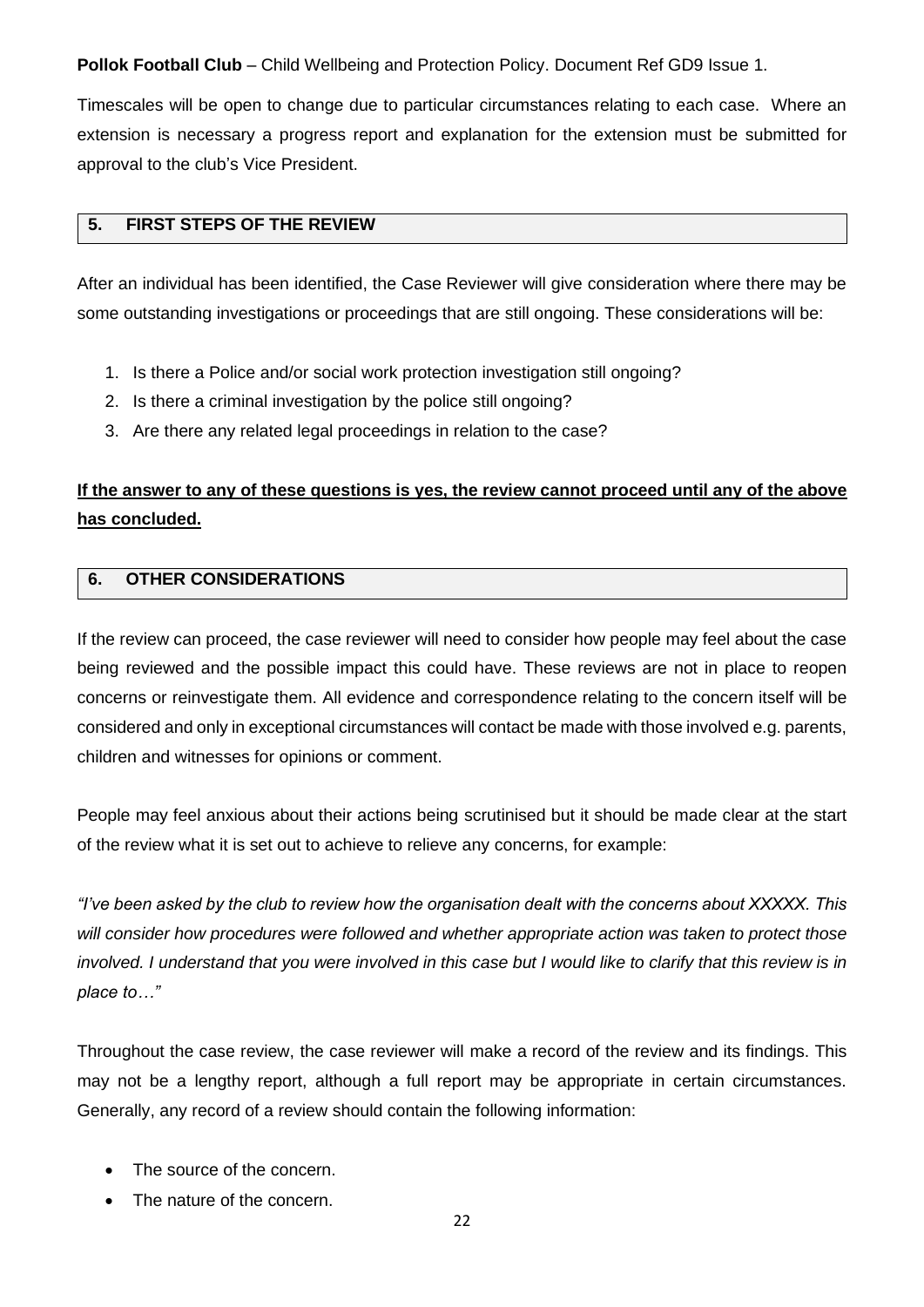- A chronology of events, individuals and organisations involved.
- Action taken.
- An analysis of the key issues or matters linked to the aims of the review.
- Any other relevant points or observations.
- Lessons to be learned and changes to be made.
- Recommendations.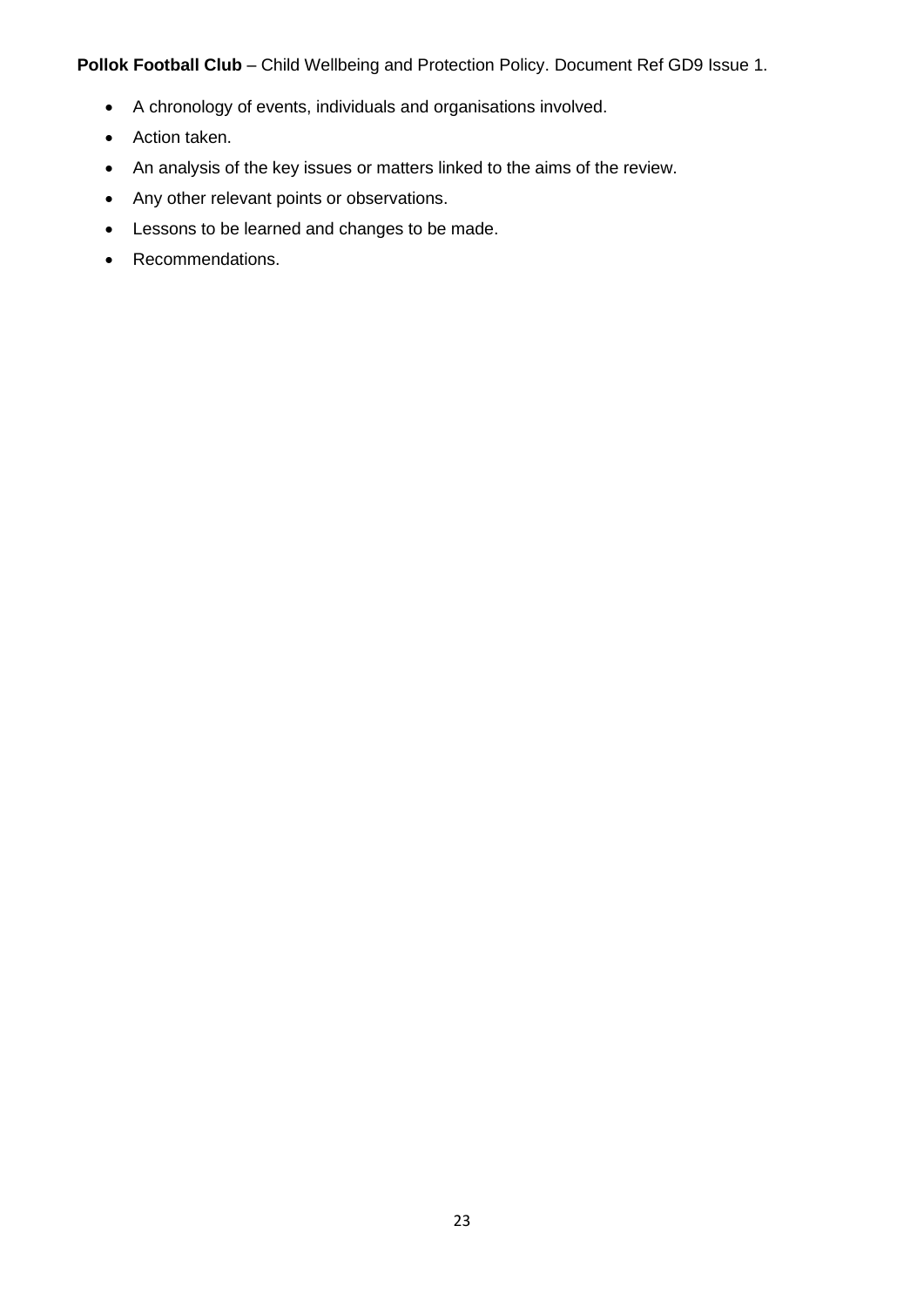#### **CASE REVIEW PROCEDURE**

#### **1. Establish the facts of the case, a chronology of events and the roles of those involved**

Setting out the actual sequence of events will help the case reviewer to understand what happened, when, and who was involved; for example:

| 23 April 2018 | Young person discloses physical abuse to their coach during a      |  |  |  |
|---------------|--------------------------------------------------------------------|--|--|--|
|               | training session                                                   |  |  |  |
| 23 April 2018 | Coach reports the matter to Child Wellbeing and Protection Officer |  |  |  |
| 24 April 2018 | Advice sought by CWPO from DC Smith at the Family Protection Unit, |  |  |  |
|               | Police Scotland and the disclosure is reported to the police       |  |  |  |
| 25 April 2018 | CWPO speaks to coach about any appropriate support for the young   |  |  |  |
|               | person                                                             |  |  |  |

#### **2. Identify any issues of key questions relation to the aims of the review**

The case reviewer should then be able to answer the questions contained in the specific remit of the review. If the case reviewer considers that a child or young person may still be at risk despite action taken during the case or as a result of failure to take appropriate action, they should be prepared to act.

### **Any urgent issues should be addressed immediately without waiting for the conclusion of the review.**

#### **3. Identify any other relevant points or observations**

The case reviewer may identify issues which are worth exploring further. These may include:

| <b>PROCEDURES</b> |                                               | <b>PEOPLE</b> |             |       |                                              |       |    |     |
|-------------------|-----------------------------------------------|---------------|-------------|-------|----------------------------------------------|-------|----|-----|
|                   |                                               |               |             |       |                                              |       |    |     |
| $\bullet$         | Were the relevant procedures followed?        | ٠             |             |       | Were the right people involved?              |       |    |     |
|                   | If not, is there a reasonable explanation for | $\bullet$     |             |       | Were the views of the child/family obtained? |       |    |     |
|                   | this?                                         |               | Were        | those | involved                                     | aware | 0t | the |
| $\bullet$         | Were the timescales appropriate?              |               | procedures? |       |                                              |       |    |     |
|                   |                                               |               |             |       | Had the people involved been trained?        |       |    |     |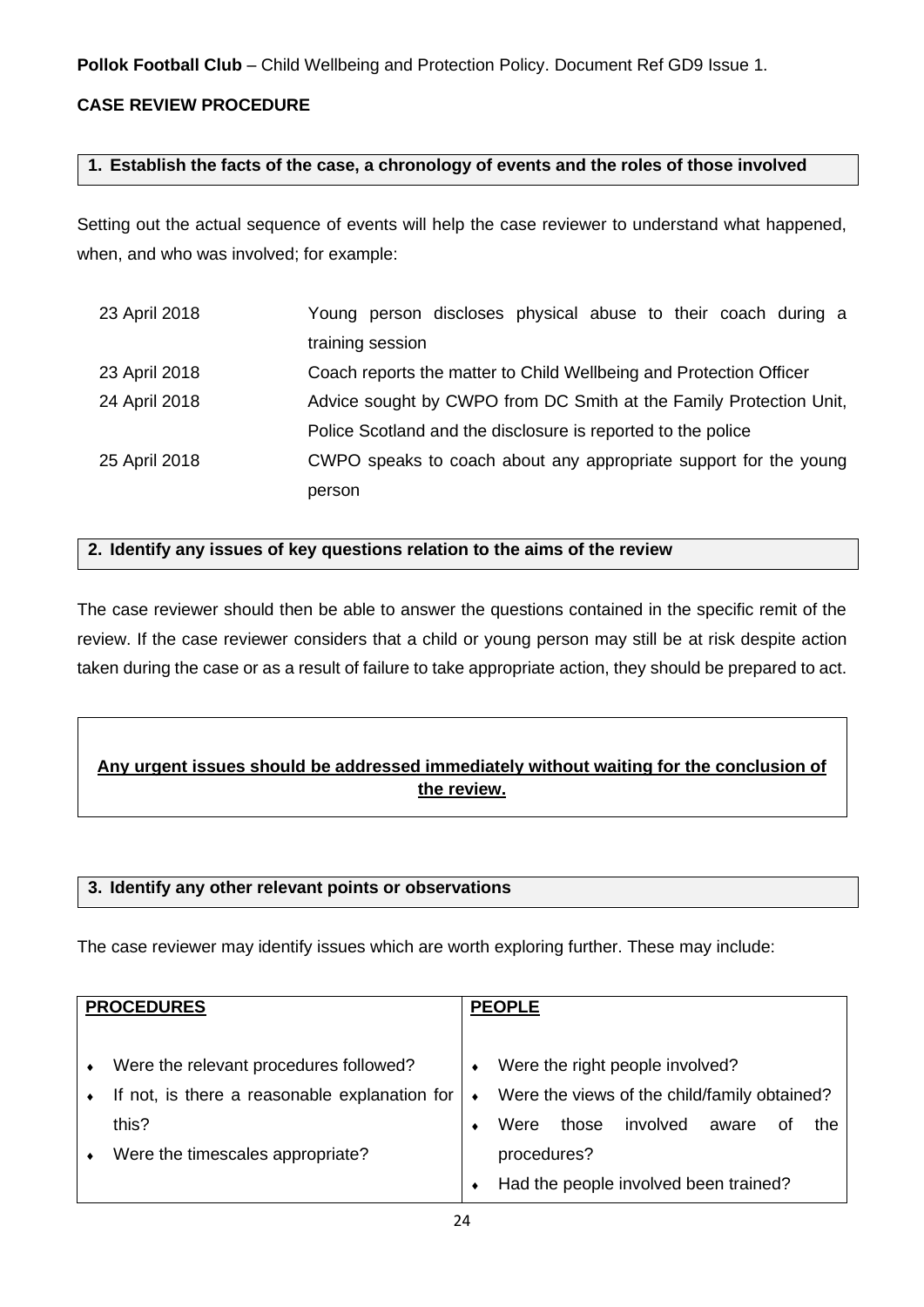| $\bullet$ | Do the current procedures provide adequate                                                                                    | $\bullet$ | Where<br>appropriate,<br>external<br>were  |
|-----------|-------------------------------------------------------------------------------------------------------------------------------|-----------|--------------------------------------------|
|           | information about what to do?                                                                                                 |           | organisations involved; for example, the   |
|           | If appropriate, was a referral made to                                                                                        |           | police or governing body of sport?         |
|           | Disclosure Scotland as required in law?                                                                                       |           |                                            |
|           | <b>OUTCOMES</b>                                                                                                               |           | <b>RECORDING</b>                           |
|           |                                                                                                                               |           |                                            |
|           | Was the outcome appropriate in the case?                                                                                      | ٠         | Were records kept?                         |
|           | If not, why not?                                                                                                              | ٠         | Is the quality of the information recorded |
|           | Is there a need to take further action in this                                                                                |           | satisfactory?                              |
|           | case; for example, referring the case to                                                                                      | ٠         | Can the forms be improved?                 |
|           | police/social work?                                                                                                           |           |                                            |
|           | Were the right people told the right things                                                                                   |           |                                            |
|           | about the outcome?                                                                                                            |           |                                            |
|           |                                                                                                                               |           |                                            |
|           | $\sqrt{2}$<br>the contract of the contract of the contract of the contract of the contract of the contract of the contract of |           |                                            |

*(This list is not exhaustive)*

#### **4. Identify any lessons to be learned, changes needed and make recommendations**

If the case reviewer has gone through the above table and can identify gaps or missed opportunities then this will inform the case reviewer's recommendations.

Recommendations may include things like changes to procedures, forms and/or the provision of training. It may be helpful for the case reviewer to prioritise the recommendations; for example, essential, desirable or helpful.

#### **5. Responding to the Findings and Recommendations**

Recommendations will be reported to the club's President.

The report should include the recommendations only and not any details about the case, in order to preserve the child or young person's privacy, as well as others involved. The club will consider how to respond to the findings, any recommendations and how to advise/support any others on whose behalf it has conducted the review.

Where recommendations are to be followed, the club will identify:

the priorities;